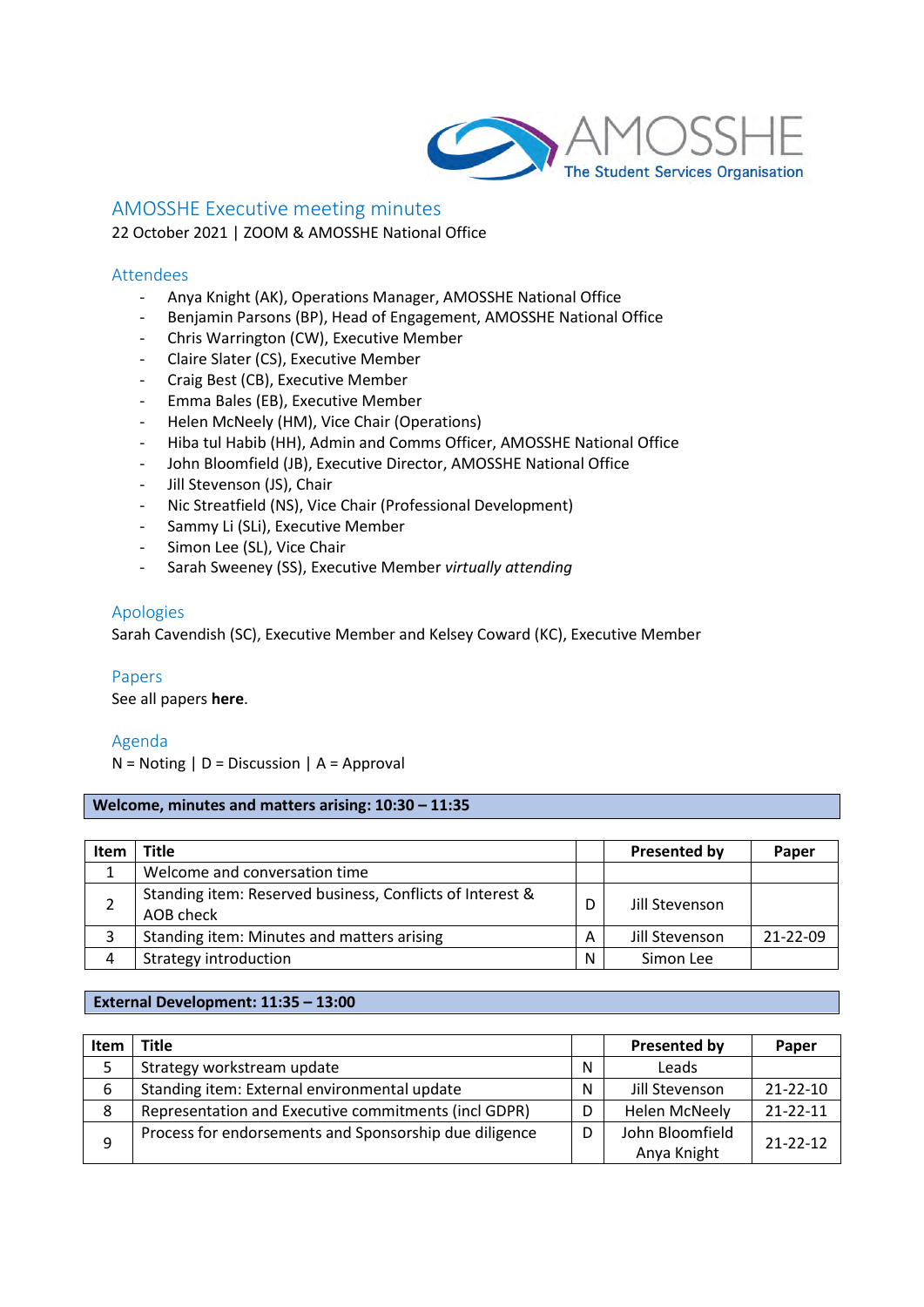### **Lunch : 13:00 – 13:30**

**Resources: 13:30 – 13:50**

| Item | Title                              |   | Presented by     | Paper |
|------|------------------------------------|---|------------------|-------|
| 10   | Strategy workstream update         | N | Leads            |       |
| 11   | AMOSSHE survey working group       |   | John Bloomfield  |       |
| 12   | <b>CPD and National Conference</b> |   | Nic Streatfield  |       |
|      |                                    |   | Conference Leads |       |

### **Member engagement: 13:50 – 14:30**

| <b>Item</b> | <b>Title</b>                      |   | <b>Presented by</b>  | Paper          |
|-------------|-----------------------------------|---|----------------------|----------------|
| 13          | Strategy workstream update        | N | Leads                |                |
| 14          | <b>Equality Impact Assessment</b> | D | Sammy Li             | $21 - 22 - 13$ |
| 15          | Member representation update      | N | <b>Helen McNeely</b> | $21 - 22 - 14$ |
| 16          | Insight funding proposal          | A | Simon Lee            | $21 - 22 - 15$ |

**Break: 14:30 – 14:40**

### **Central Operations: 14:40 – 15:10**

| <b>Item</b> | <b>Title</b>                     |   | Presented by            | Paper          |
|-------------|----------------------------------|---|-------------------------|----------------|
|             | Standing item: Operations update |   | <b>Helen McNeely</b>    |                |
| 17          | Finance update                   |   | John Bloomfield         | $21 - 22 - 16$ |
|             |                                  | Α | <b>Benjamin Parsons</b> |                |
|             |                                  |   | Anya Knight             |                |
| 18          | Structure of meetings            | D | Jill Stevenson          |                |

### **AOB and refection time: 15:10 – 15:30**

| <b>Item</b> | <b>Title</b>       |   | <b>Presented by</b> | Paper |
|-------------|--------------------|---|---------------------|-------|
| 19          | Any Other Business |   | Jill Stevenson      |       |
| 20          | Reflection time    | ∍ | Jill Stevenson      |       |

### Welcome, minutes and matters arising: 10:30 – 11:35

JS opened the meeting by welcoming the 2021-22 Executive to the first meeting of the academic year and encouraged introductions and catchup to start before moving to the second agenda item.

JS ran through minutes and matters arising. The Executive agreed that the minutes of the last meeting were a true and accurate record.

ACTION: NO to circulate COVID protocols document to all in attendance for future meetings.

SL introduced the AMOSSHE 5-year strategy (2019-2024) and progress, as the Chairs team had agreed that the Vice Chair role would act as a supportive role for the Executive to push forward with the strategy.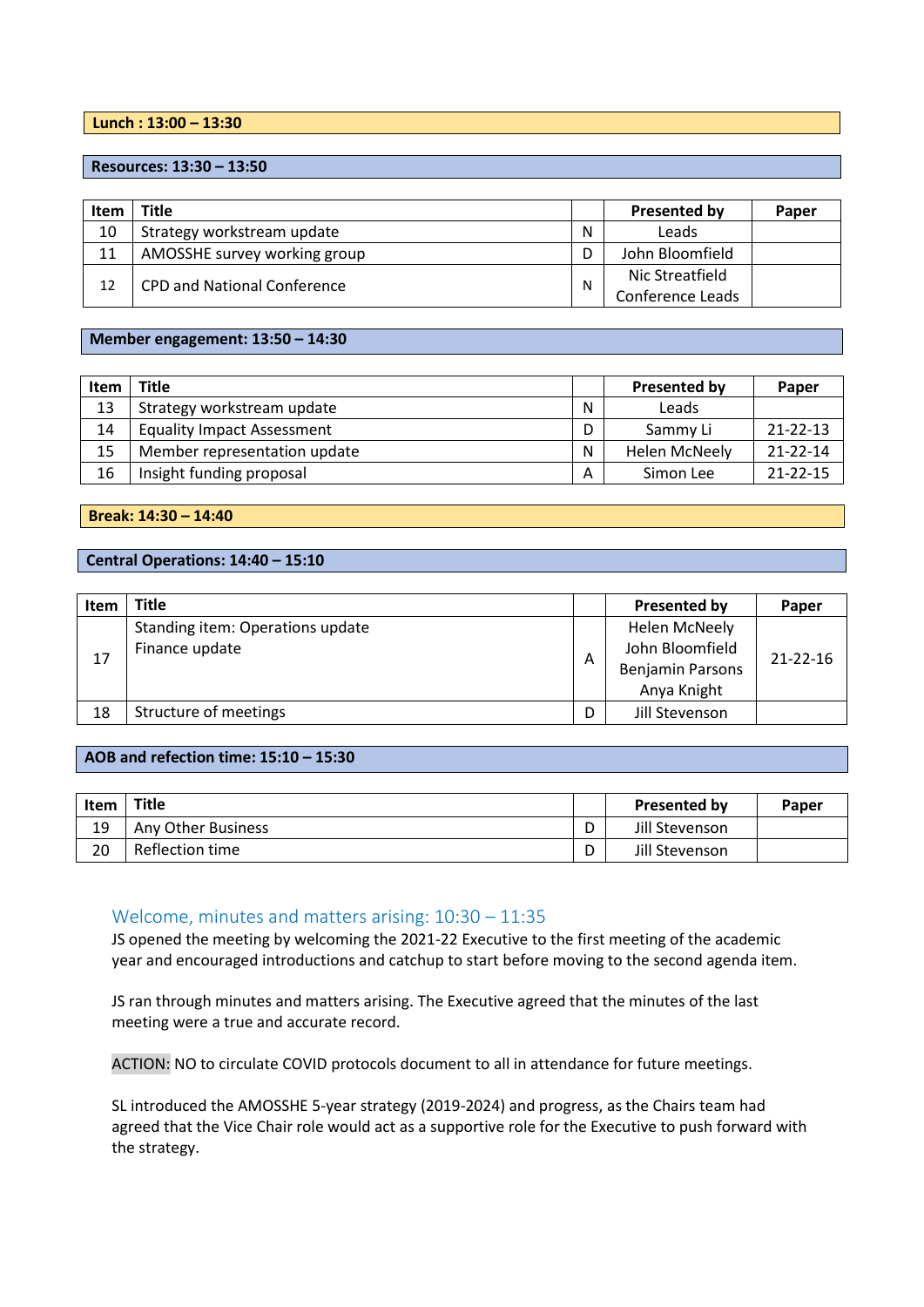ACTION: SL to get in touch with all strategy leads to check actions, commitments to membership and the future of the organisation.

JS added that we aim to ensure that the strategy is sustainable, and the goals would be achievable.

## External Development: 11:35 – 13:00

CW gave an overview of the External Development workstream of the strategy. CW, SL, JB and AK began stakeholder mapping at the end of the last academic year and have since identified which organisations to prioritise. The team tested out making connections with peer organisations to see how they felt about it. There are not many organisations in the sector trying to do this, so AMOSSHE's approach is positive. Some organisations had not heard of AMOSSHE (for example a student placement organisation).

The team have progressed with some international organisations already; CW and SL are due to meet with IASAS. Tackling the global reach is important.

CW and SL will send the Executive the finalised mapping to review and check for accuracy and missed opportunities.

The Executive were happy to commit to this.

ACTION: SL and CW to circulate final External Development stakeholder mapping list for review by WC 8<sup>th</sup> November 2021.

CW outlined the next steps for the workstream as follows: What does engagement look like? Who does it? What are the aims? What are the resource implications?

## Standing item: External environmental update

HM explained why we now have this as a standing item on the Executive agenda: to respond to the latest external environment updates. The Executive discussed the additional points below:

## **Drugs/alcohol/spiking**

- News coverage and institutional responses to students being spiked.
- Drugs and alcohol. SL was at a meeting this week about supporting students who are recovering from addictions (alcohol, drugs, gambling). Universities UK are starting some new work on this in the new year. We are due to cover this at our Winter Conference 2022 on *'Healthy Lifestyles'*. University of Bristol has done a lot of harm reduction with the Students' Union and local bodies.
- [Umii](https://umii.app/) is working with Student Minds on their app development. AK is meeting with Umii to discuss sponsorship.

ACTION: AK to get in touch with CS about colleague Alison at Bristol to speak at Winter Conference on Harm Reduction approaches.

ACTION: AK meeting with UMII, to report back at the next Executive meeting.

### **Emily test GBV charter and violence against women initiatives**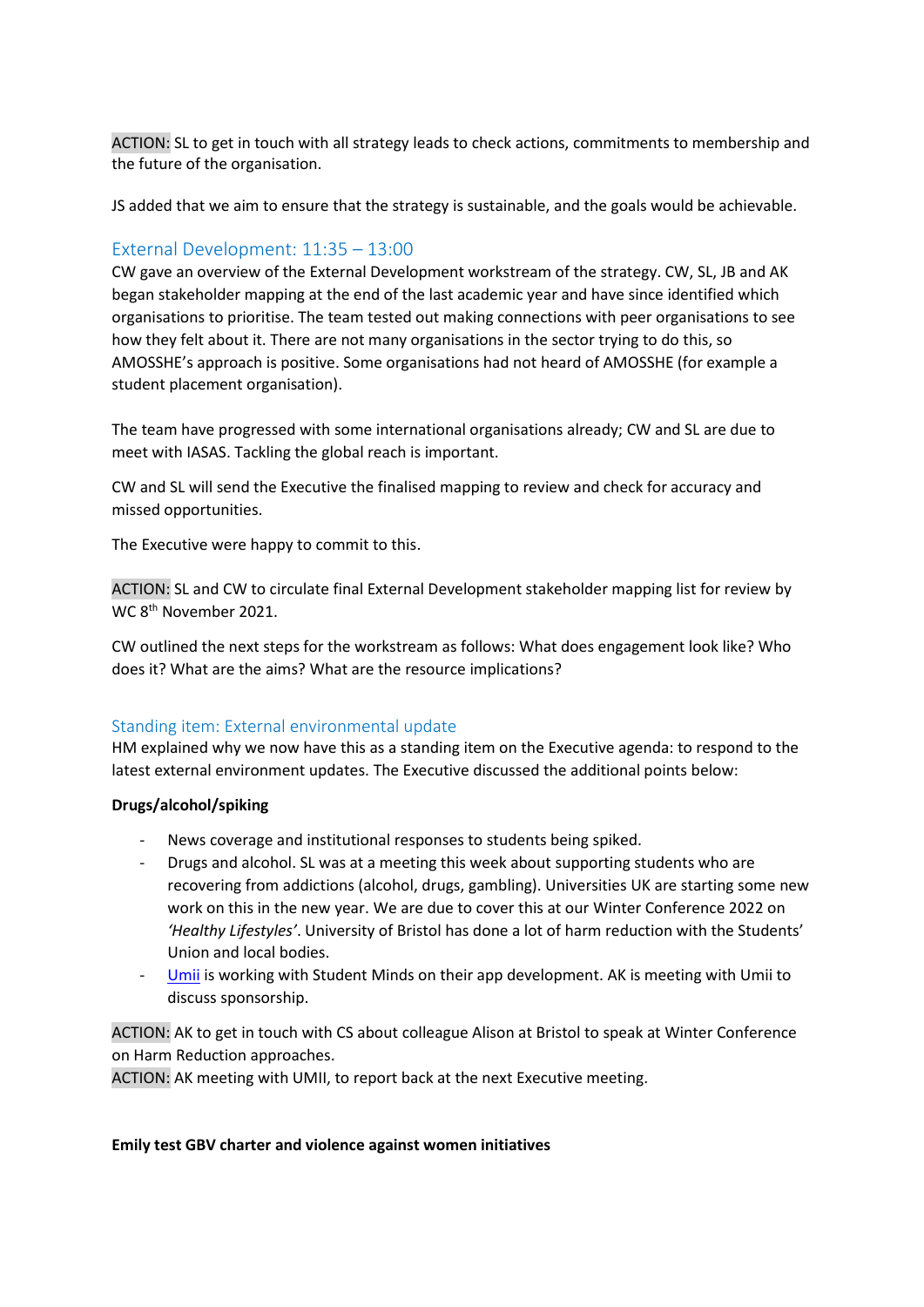- JS updated the Executive on Emily Test's GBV charter as it addresses alcohol / drug abuse, but the pilot is still underway at the present time. JS is awaiting the evaluation of the pilot before the end of the year.
- NS mentioned some institutions are launching 'Girls Night In' campaigns, and publishing statements to respond to issues of violence against women. Loughborough University has published a strong public statement.
- Police Scotland has launched a new #dontbethatguy campaign. 'That Guy Scotland' [\(7\) Don't](https://twitter.com/thatguyscotland)  [be That Guy \(@ThatGuyScotland\) / Twitter](https://twitter.com/thatguyscotland)

The Executive agreed to issue a statement for members on this issue along with resources where possible. This could potentially be used for external communications with the media if asked to demonstrate how we are supporting members. Points to consider on this for members:

- Our upcoming Winter Conference includes this topic
- JS' work on the Emily Test charter
- AVA / Universities UK work
- We could also share links to what members are doing
- CPD on setting expectations includes a section on work with parents

It was agreed that we need to have an appropriate framework and process to agree appropriate activities/topics to respond to, and how to manage media interest if approached for future discussions of this nature. We started a document last year, JB will find and share this.

ACTION: Executive to share their university statements on violence against women with BP and HH, to gather resources from various institutions and work on AMOSSHE's statement on GBV / spiking, including points that AMOSSHE is working on  $-$  to be put together by end of WC 25<sup>th</sup> October 2021.

JS and CB agreed to work with BP on this statement by the end of next week. JS also happy to respond to any media queries. Executive agreed to post this statement on social media and our website.

ACTION: JS and CB to work with BP on a spiking / GBV statement for the website and to tweet. JS will respond to media queries.

ACTION: JB to share previous work on establishing a decision making framework and media management process.

# Representation and Executive commitments

HM updated the Executive team on how representation works and what is currently available for members to get involved in. Agreed representatives/actions for groups where we had vacancies are as follows:

- Mental Health in Higher Education advisory group
	- o NS and JB agreed to represent
	- o SS as backup
- SLC Stakeholder Operations Group and Vulnerable Students Stakeholder Group (VSSG)
	- o Phil Davis (BGU) and CB to represent on the Stakeholder Operations Group
		- o CB to represent on the VSSG
		- o Backup: CB Sheffield colleague TBC
- UCEA Health and Safety Committee
	- o HM would be happy to do this as backup if it was hybrid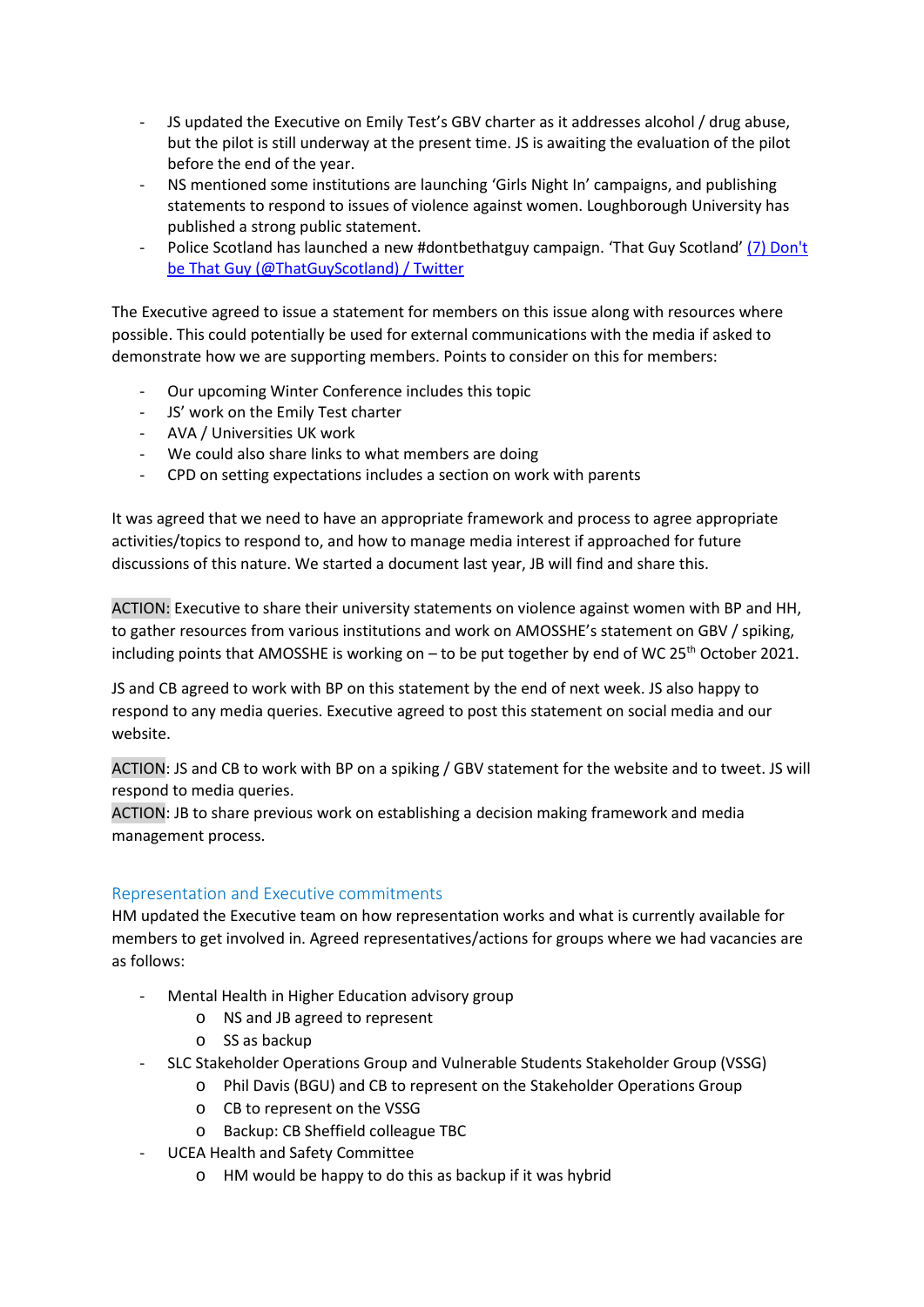- Code of Practice for the Management of Student Housing Governance Board, and Code of Practice for the Management of Student Housing - Sector Advisory Group
	- o CW to represent
	- o CS and EB as backup
- The smoking on campus meeting was a one-off that CB attended. Not ongoing, no further action needed.

ACTION: JB to get more information on the format of future UCEA meetings, if they are virtual and push back to say that we'll send an appropriate member that is available to attend from AMOSSHE. If they can't do this, we could offer this to the membership to represent for us.

ACTION: CB to ask colleagues in team to represent on his behalf for the Vulnerable Students Stakeholder Group (VSSG) in the event that CB cannot attend the meetings.

# Process for endorsements and Sponsorship due diligence

## **Sponsorship due diligence**

We evaluate corporate members who apply to join AMOSSHE. We also do due diligence around our sponsorship partners. JB has produced a form to streamline the process of evaluating sponsors.

AK and JB have put together a due diligence form to ensure that organisations AMOSSHE partners with are suitable and fit for purpose. This overview offers basic checks of an organisation's suitability to be associated with AMOSSHE, either through sponsorship or collaboration.

AK and JB would then circulate this document to the Business Ethics Committee to review and sign off.

ACTION: AK and JB to include social media checks on background searches, and some additional guidance to define 'controversial' behaviours completed on the form.

CB queried AMOSSHE's liability, sharing his thoughts on current contracts with partners and AMOSSHE's rights. JB responded that we do not currently have a statement that we ask sponsors to sign to assure us that they are not going to bring AMOSSHE into disrepute. We could seek to amend the agreements we have to include something on this.

ACTION: JB and AK to look at our contract clauses, review 'AMOSSHE rights' about cancellation if a sponsor is likely to bring AMOSSHE's reputation into disrepute, and review with the Business Ethics Committee.

## **Process for endorsements**

CW mentioned the Mental Health Charter as a good example of partnership that isn't sponsor income, as there are positive responses to this, and it fits with AMOSSHE's values. If AMOSSHE promotes this, what is our brand identity? Does it meet our values? Would it assist our strategy? Is there anything controversial? Are we supporting a not-for-profit or a for-profit organisation / project? Three key questions to ask:

- Do they support / align with our values?
- Do they support our strategy priorities?
- Is there a commercial element? (for example, the University Mental Health Charter, which an institution needs to finance)

The Executive agreed that we should focus on projects / resources that our endorsement will help to disseminate to members, rather than endorsing organisations.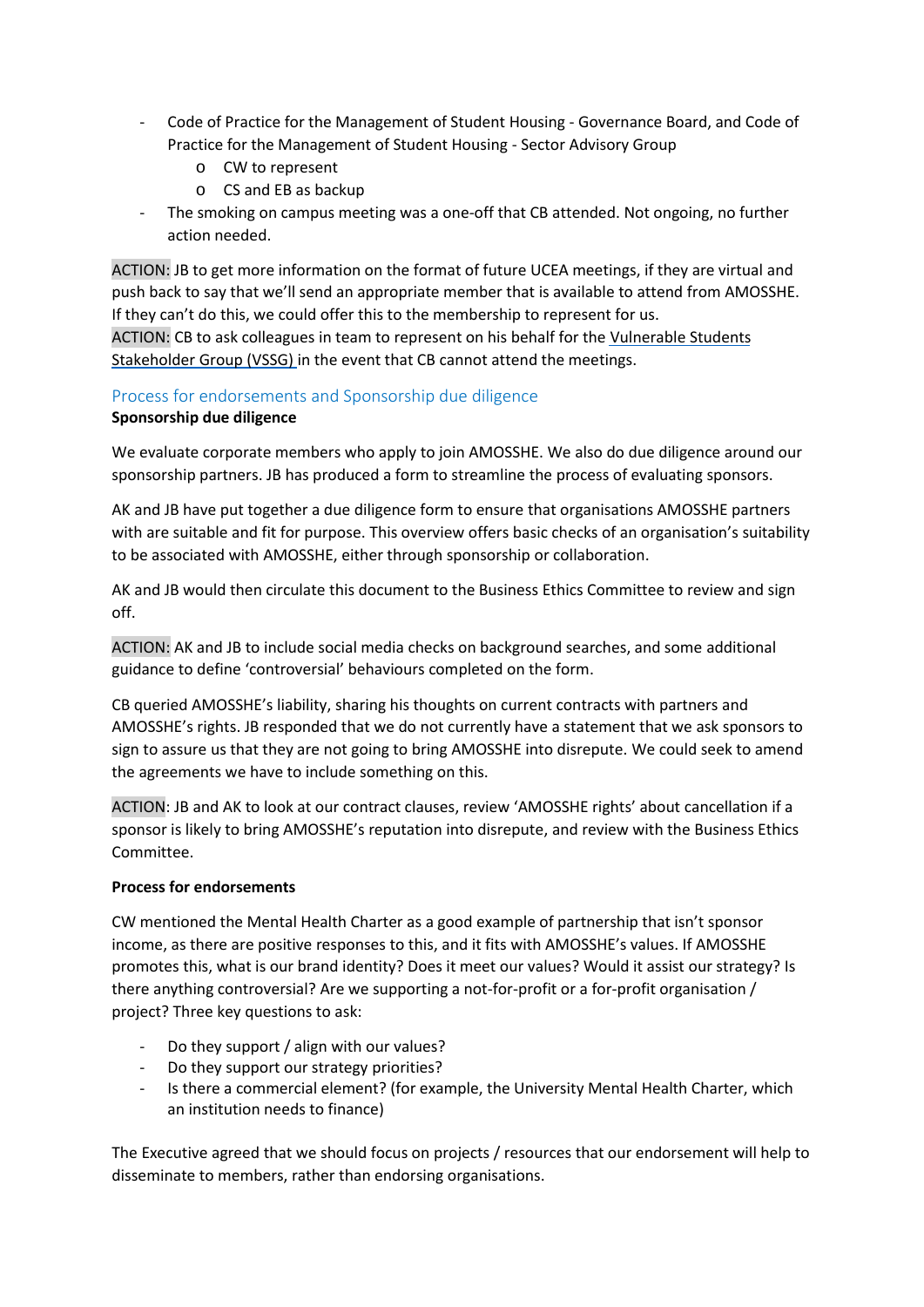It was agreed that the Chairs would agree endorsements initially and alert the Executive on decisions made. Any endorsement that is not agreed by the Chairs will be referred to the wider Executive for a final decision.

ACTION: Chairs to discuss AMOSSHE endorsements at their next meeting and agree the process.

## Lunch: 13:00 – 13:30

## Resources: 13:30 – 13:50

SS gave an overview of the Resources workstream of the strategy. The group will reconnect with the established working group to see how they would like to move forward if they still have capacity to be a part of the group. The team will review a template of questions for reviewing the current resources, developing some user stories.

### **AMOSSHE member surveys**

The team discussed AMOSSHE's survey working group. BP asked the Executive for two volunteers to lead on this working group, alongside getting the team to think about what's doable and prioritising the surveys that go out to the membership.

HM and CW agreed to be the leads on the survey working group.

NS mentioned with caution to Executive colleagues: we can't underestimate how much time and resource surveys take the AMOSSHE National Office to put together. To be mindful in these discussions, time vs. value of each agreed commitment.

ACTION: BP to set up an initial meeting of the surveys working group (HM and CW).

ACTION: BP to continue conversations with members through regional and national meetings on survey requirements.

ACTION: JB to add survey update to the next Executive agenda.

### **CPD programme**

NS then presented an update on the CPD programme. All events are now live and open for booking, this is the first time AMOSSHE has opened booking for all events at the same time:

- CPD3 (resetting expectations) is two weeks away, booking has been slow for this event however we have one sponsor signed. The full programme for this is yet to be published so we'll expect more once this is online. To note there is also a Universities UK conference running on the same day, which could be the reason for the small number of bookings.
- CPD4 (suicide prevention) is also underway, bookings are healthy, all speakers confirmed.
- CPD5 (working with third party providers) planning is nearly complete, again we'll expect more once the full programme is published online.
- CPD6 (devolved nations) the leads need speaker recommendations of someone to speak about English higher education. The Executive suggested:
	- o Susan Bridgeford (formerly Sheffield)
	- o Simon Wright, Cardiff University
	- o Andy Shanks, Edinburgh University

ACTION: CB to put AK in touch with Susan Bridgeford regarding CPD6.

ACTION: Executive to get in touch with CW and KC if they think of any other speaker suggestions.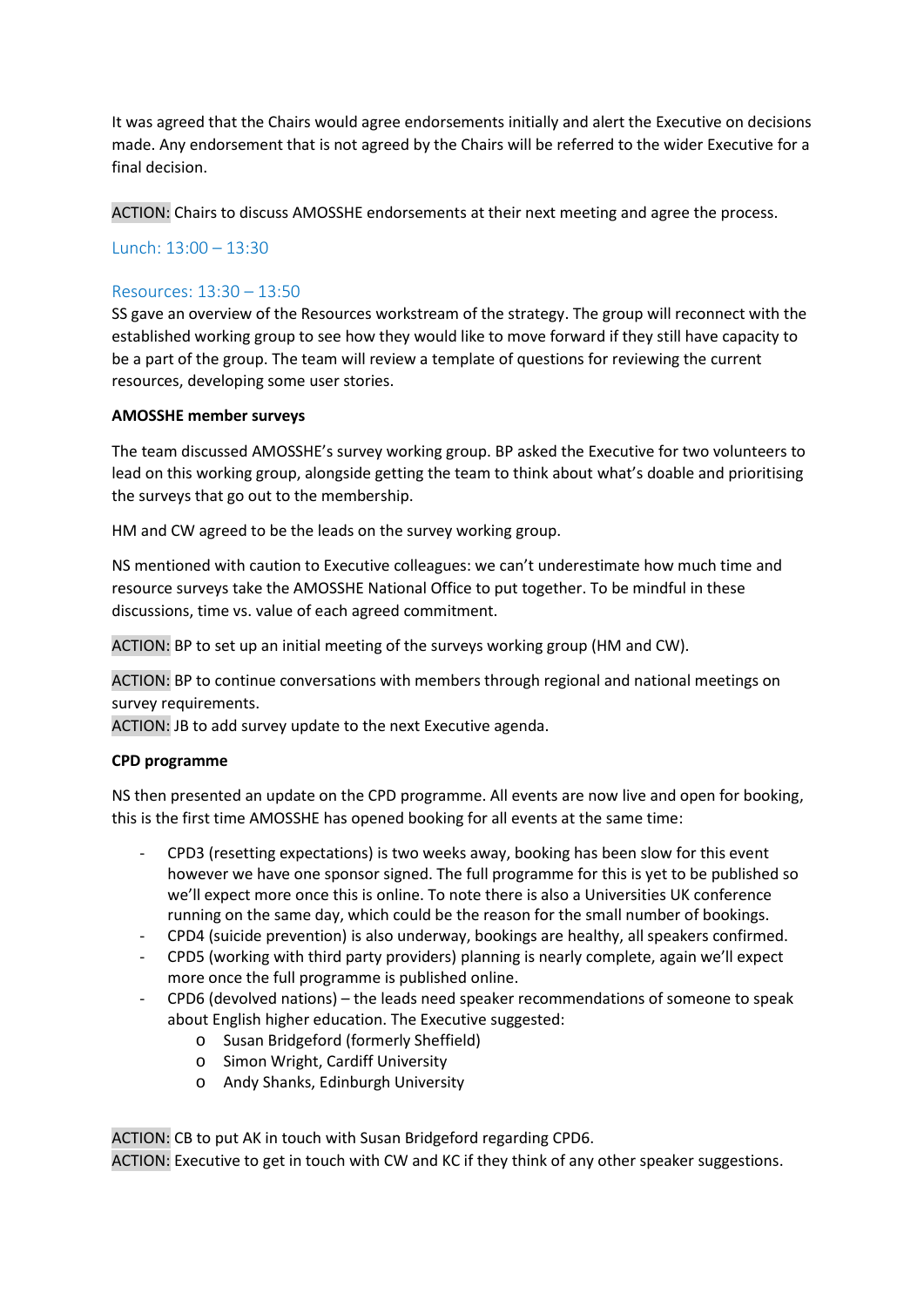- CPD7 (Winter Conference): booking open, yet to release full online programme.
- CPD8 (diversity and inclusivity): in person event in Birmingham. A few delegates signed up already, AK has seen lots of interest for this event from both delegates and potential sponsors.
- CPD9 (managing specialist services as a non-specialist): booking open, yet to release full online programme.

ACTION: Executive to promote AMOSSHE events on their social media channels

### **National Conference 2022**

CW led updates on AMOSSHE's National Conference 2022: 'Think differently'

The broad theme for the conference is 'Think differently' and the conference will be held in Newcastle for in-person delegates, but with a limited offering for virtual delegates as well.

The call for session proposals will open before Christmas, with options for virtual and in-person proposals. There will be a broader range of session formats than workshop and presentation – including opportunities for members to celebrate / showcase their work, and to try out ideas on a panel of critical friends (Dragon's Den style).

Delegate rates are still to be confirmed, but all rates will be member and non-member only. The virtual rate (for the full three days) will be similar to a one day virtual event rate. Residential and inperson one day rates will resemble 2019 prices, but there will be no early bird residential rate or member colleague discount.

We will advertise the prices with the call for proposals but booking won't open until the spring when we have confirmed the programme.

The team are looking into keynote speakers. If any Executive members have seen inspiring speakers who we ought to approach, please let us know – especially if they would be good on our theme of 'Think differently'. Suggestion from JS for keynote speaker John Amachi; SLi mentioned he is expensive at approx. £5,000ph.

BP then mentioned venue scoping for future years. The team will continue discussions with National Conference 2022 leads and present future National Conference venues soon.

## Member engagement: 13:50 – 14:30

CS, CB and SLi gave an update on progress with the Membership Engagement workstream. A survey has gone out to members, but the team are yet to review the responses. They plan to prioritise how to get a broader percentage of the membership involved.

They are reviewing the term 'engagement': how members engage, what do we mean by 'engagement' and what do members mean? The team has already asked the membership what engagement means to them. The workstream also plans to assess terminology of 'lead' and 'nonlead', looking at our membership structure, what do we see the future of the membership to be? The team will meet again to discuss this.

# This all links in to our professionalisation project, to bear this in mind with succession planning and growing our membership. AMOSSHE EDI practice

SLi presented this position paper on the Equality Impact Assessment. It is intended to initiate a discussion by the Executive Committee on embedding practices for equality, diversity, and inclusion (EDI) by AMOSSHE. The suggested directions are set out to align with the AMOSSHE Strategy 2019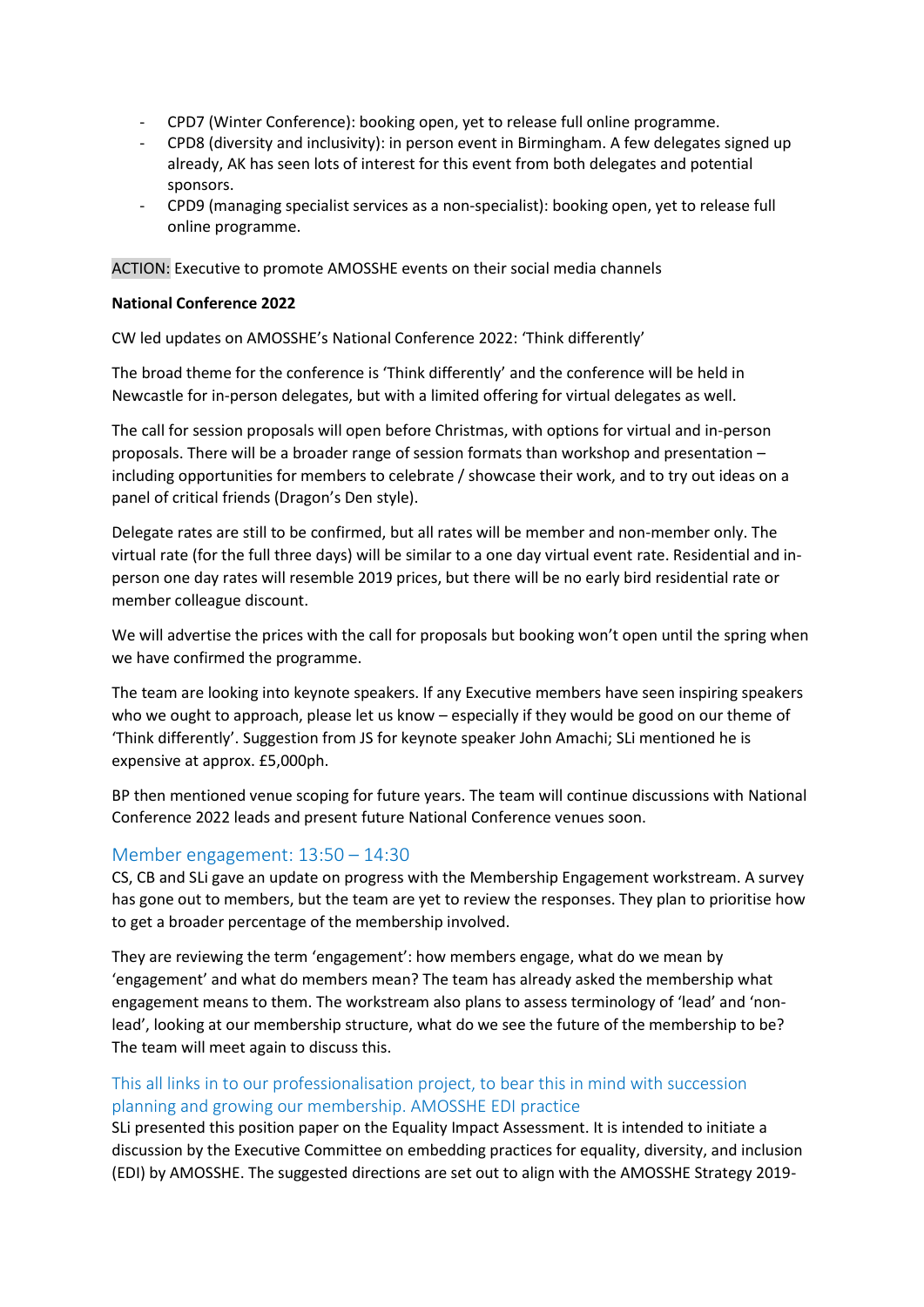2024 by effecting both systematic change and operational delivery in the organisation. Three themes are summarised: Inclusive Governance and Operations, Inclusive Services for Students, and Workplace Diversity.

Within the 3 themes SLi suggested quick wins and longer-term actions for each. These can all be found in the paper [here.](#page-13-0)

NS observed that we need to reflect on our CPD planning with an EDI lens.

CB said that AMOSSHE's visibility and silence on EDI topics is important too. Representation of diversity among our staff is important, but also respect and understanding of EDI to ensure staff are skilled appropriately to meet the challenges in their institutions. We need to identify AMOSSHE's role in relation to programmes such as the Race Equality Charter Mark, Athena Swan, etc.

CW asked what we could do in terms of our external development strategy to support this EDI work? For example, collaboration with key organisations in the sector.

ACTION: JB to add Equality Impact Assessment as a standing item on Executive meeting agendas.

ACTION: NO, JS and SLi to assess the quick wins and how we can resource these in advance of the next meeting

ACTION: AK to reach out to Diversity Ally to query development of inclusive event guidelines, to think about outside expertise to guide the National Office with this.

ACTION: BP and HH to consider asking members to showcase themselves in the newsletter, to highlight the diversity of our membership

## Member representation update

HM presented this paper explaining that AMOSSHE members chair and present at regional and national meetings and also sector meetings as well. This spreadsheet is designed to capture this content to ensure we are collecting all relevant information from the work we do in the sector. This will be rolled into the External Development spreadsheet from now on.

ACTION: JB to amalgamate the Member Representation and External Development spreadsheets for future meetings.

Member representation update from SC: to ask the Executive if they have any thoughts on tackling poor external NMH provision. AMOSSHE's SLC DSSG representative to raise this at their next meeting.

ACTION: SC to send through some more information on the topic of poor external NMH provision and bring it up again at the next meeting to have a more substantial conversation about this.

## Insight funding proposal

SL presented that for many years AMOSSHE has allocated approximately £10,000 from reserves each year for Insight project funding, intended to create research / resources for members (and therefore part of the Resources strategy workstream). The last call for projects was in 2018, when AMOSSHE offered the full amount to a project that stalled and was never undertaken. In 2019 the Executive decided to review how the Insight funding is used, and this review was delayed by the pandemic until now. The current Insight leads team has developed the following proposal for the Executive to discuss for approval. The proposal can be foun[d here](#page-18-0).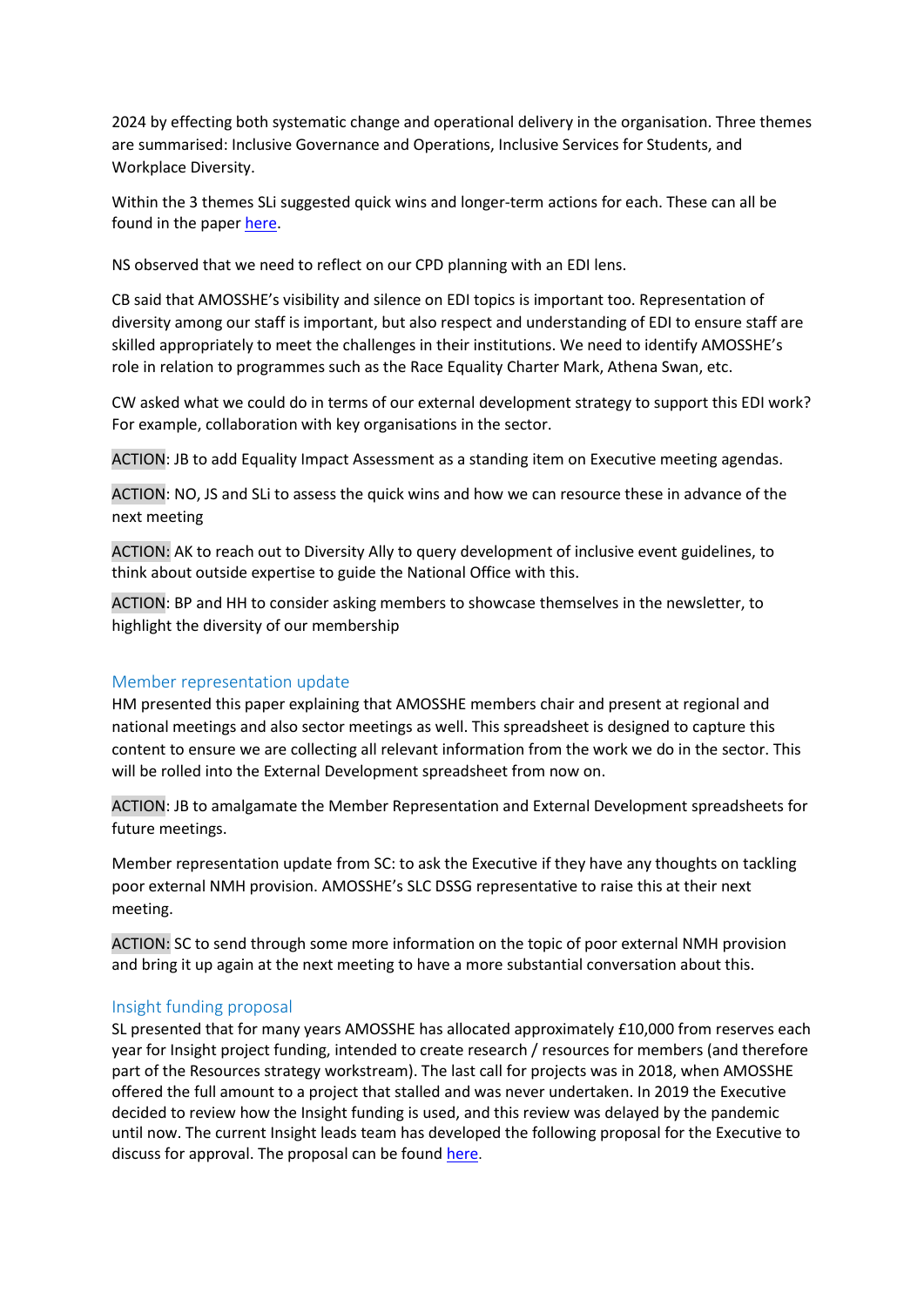CB is supportive of the proposal but has a query around the procurement moving forward. JB asked the Executive to think about how we build on this: is £10,000 enough to do this style of project well? If £10,000 isn't enough funding, we need to consider agreement for a maximum threshold on the budget. This is all coming from our reserves. We need to ensure that this is sustainable into the future.

SL suggested we would need a long-term commitment for this to move forward. We could put something together that would update itself instead of needing manual updating. This would then minimise the need for member surveys as the information could be automatically drawn from this, using publicly available data sets (Advance HE, NSS, HESA etc.).

There is broad support for this but how far do we go and what approach do we take? We agreed earlier in the meeting to work with members to ask for data and what they are looking for.

The Executive agreed to go ahead with this approach and gather more data sets and information, to present back at the next Executive meeting.

ACTION: Insight team and JB to scope the data sets that we need to interrogate, and then the Executive can agree on the use of the Insight money by email before the next meeting in January 2022.

Break: 14:30 – 14:40

### Central Operations: 14:40 – 15:10

JB updated the team on various operations items outlined in papers: [21-22-16.](#page-19-0) 

The Executive agreed with the approach and figures laid out in the budget for 2021-22 with an understanding that these may change a little once final agreements around areas such as National Conference have been agreed.

A discussion also took place on the use and purpose of WhatsApp groups that AMOSSHE uses for events and for the Executive.

ACTION: ALL to let AK know if they would like to be involved in an Executive personal WhatsApp group (to note this will be for personal use only, not business purposes).

If COVID allows, then all agreed to meet for a residential meeting in January 2022.

ACTION: JB to investigate the costs and feasibility of a January residential meeting.

ACTION: All to confirm that they would be able to make a residential meeting in January, namely the 27 and 28 January 2022.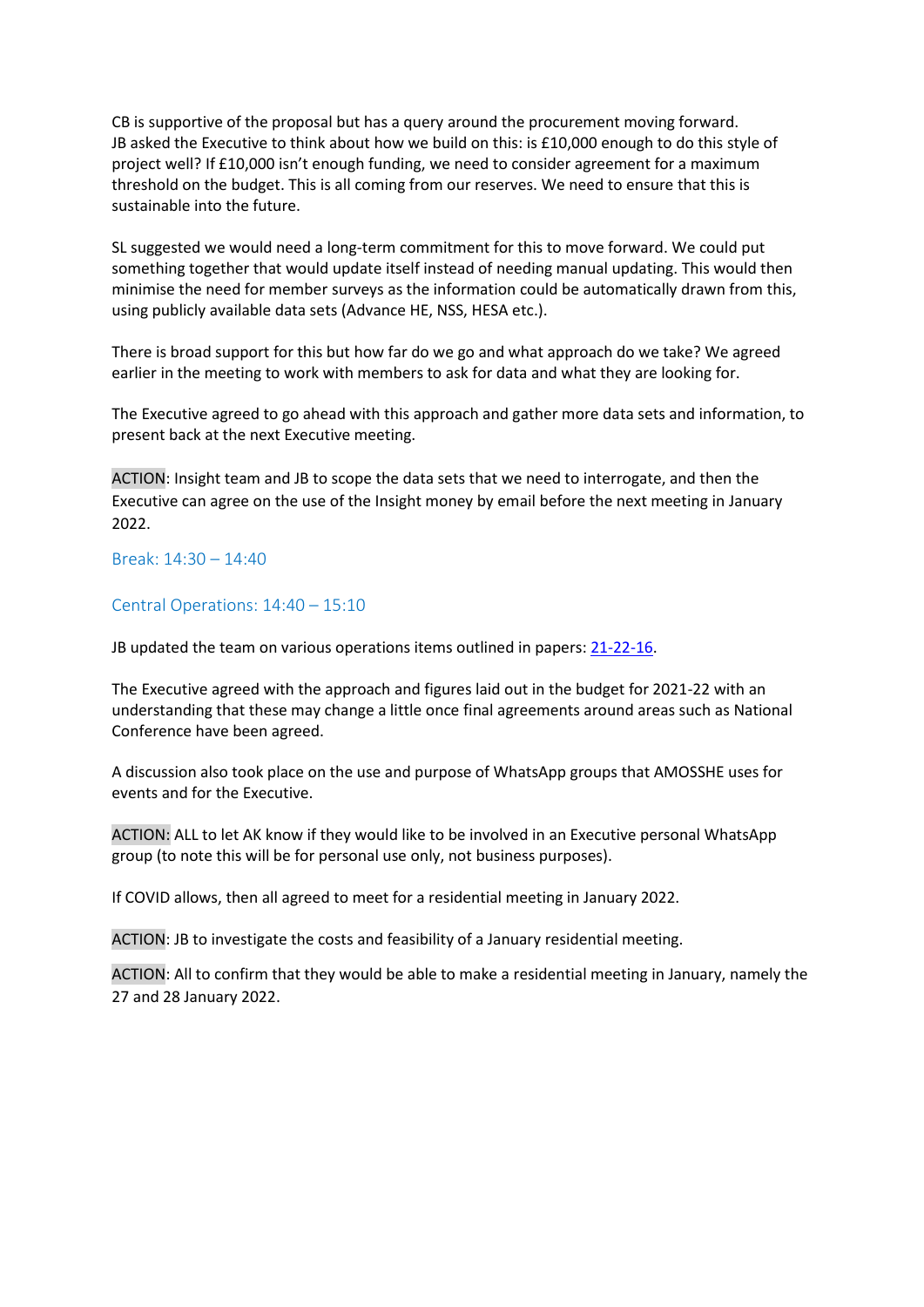# External environment document – October 2021



| <b>Name</b>         | <b>Update for consideration</b>                                                                                                                                                                                                                                                                                                                                                                                                                                                                                                                                                                                                                                                                          | Any links/further information                                                                                                                                                              | Any suggested actions                                                                                                                                                                                   |  |
|---------------------|----------------------------------------------------------------------------------------------------------------------------------------------------------------------------------------------------------------------------------------------------------------------------------------------------------------------------------------------------------------------------------------------------------------------------------------------------------------------------------------------------------------------------------------------------------------------------------------------------------------------------------------------------------------------------------------------------------|--------------------------------------------------------------------------------------------------------------------------------------------------------------------------------------------|---------------------------------------------------------------------------------------------------------------------------------------------------------------------------------------------------------|--|
| John Bloomfield     | Government updated guidance on rule of 6 people meeting. This will adversely impact how<br>'households' are managed in student accommodation                                                                                                                                                                                                                                                                                                                                                                                                                                                                                                                                                             | https://www.gov.uk/government/publications/coronavirus-<br>covid-19-meeting-with-others-safely-social-<br>distancing/coronavirus-covid-19-meeting-with-others-safely-<br>social-distancing | Provide an update to<br>members, potential<br>opportunity for discussion for<br>interested members                                                                                                      |  |
|                     | October 2021                                                                                                                                                                                                                                                                                                                                                                                                                                                                                                                                                                                                                                                                                             |                                                                                                                                                                                            |                                                                                                                                                                                                         |  |
| Benjamin<br>Parsons | Crimestoppers is aiming to produce a toolkit for higher education about recognising<br>students who might be exploited by county lines gangs, and advice about what to do. They<br>are consulting with the police, AMOSSHE, UUK and other HE associations. The first stage of<br>the project will be a survey for the sector to measure current understanding of the issues<br>and what support is needed.                                                                                                                                                                                                                                                                                               |                                                                                                                                                                                            | When the toolkit for HE staff<br>is developed (as an online<br>site), Crimestoppers would<br>like to include AMOSSHE's<br>logo on the site. The Exec can<br>review this once the site is<br>drafted.    |  |
| Jill Stevenson      | Mental Health Foundation in association with Universities Scotland is due to publish the<br>results of the "Thriving Learners" survey this autumn. This is the first of its kind in Scotland,<br>whereby studnets from all universities were surveyed about their mental health and<br>support available. There are over 15k responses and each university will get its own set of<br>results. There is likely to be strong press interest and University VCs are now working with<br>Universities Scotland on a proactive response from institutions.                                                                                                                                                   |                                                                                                                                                                                            | For consideration in terms of<br>any response/statemeny by<br>AMOSSHE about the positive<br>work being done by the<br>sector in respect of student<br>mental health/wellbeing and<br>suicide prevention |  |
| jill Stevenson      | The Scottish Government has established a new Equally Safe in Colleges and Universities<br>Core Leadership Group. This comprises representatives of key organisations working in the<br>field of preventing and tackling gender based violence. JS represents AMOSSHE. A new<br>strategy will be developed by December. Meanwhile, the Emily Test GBV charter is being<br>piloted by two Scottish institutions (St Andrews and Strathcyde) and two colleges. It is due<br>to be evaluated by December and then rolled out more widely to the sector. AMOSSHE (JS)<br>involved in discussions about ensuring the charter responds to institutional diversity and<br>enables buy in from all institutions. | http://emilytest.co.uk/gbv-focus-groups/                                                                                                                                                   | For awareness by members.<br>JS will continue to update on<br>progress of ESCU Strategy<br>and ET Charter                                                                                               |  |
|                     |                                                                                                                                                                                                                                                                                                                                                                                                                                                                                                                                                                                                                                                                                                          |                                                                                                                                                                                            |                                                                                                                                                                                                         |  |
|                     |                                                                                                                                                                                                                                                                                                                                                                                                                                                                                                                                                                                                                                                                                                          |                                                                                                                                                                                            |                                                                                                                                                                                                         |  |
|                     |                                                                                                                                                                                                                                                                                                                                                                                                                                                                                                                                                                                                                                                                                                          |                                                                                                                                                                                            |                                                                                                                                                                                                         |  |
|                     |                                                                                                                                                                                                                                                                                                                                                                                                                                                                                                                                                                                                                                                                                                          |                                                                                                                                                                                            |                                                                                                                                                                                                         |  |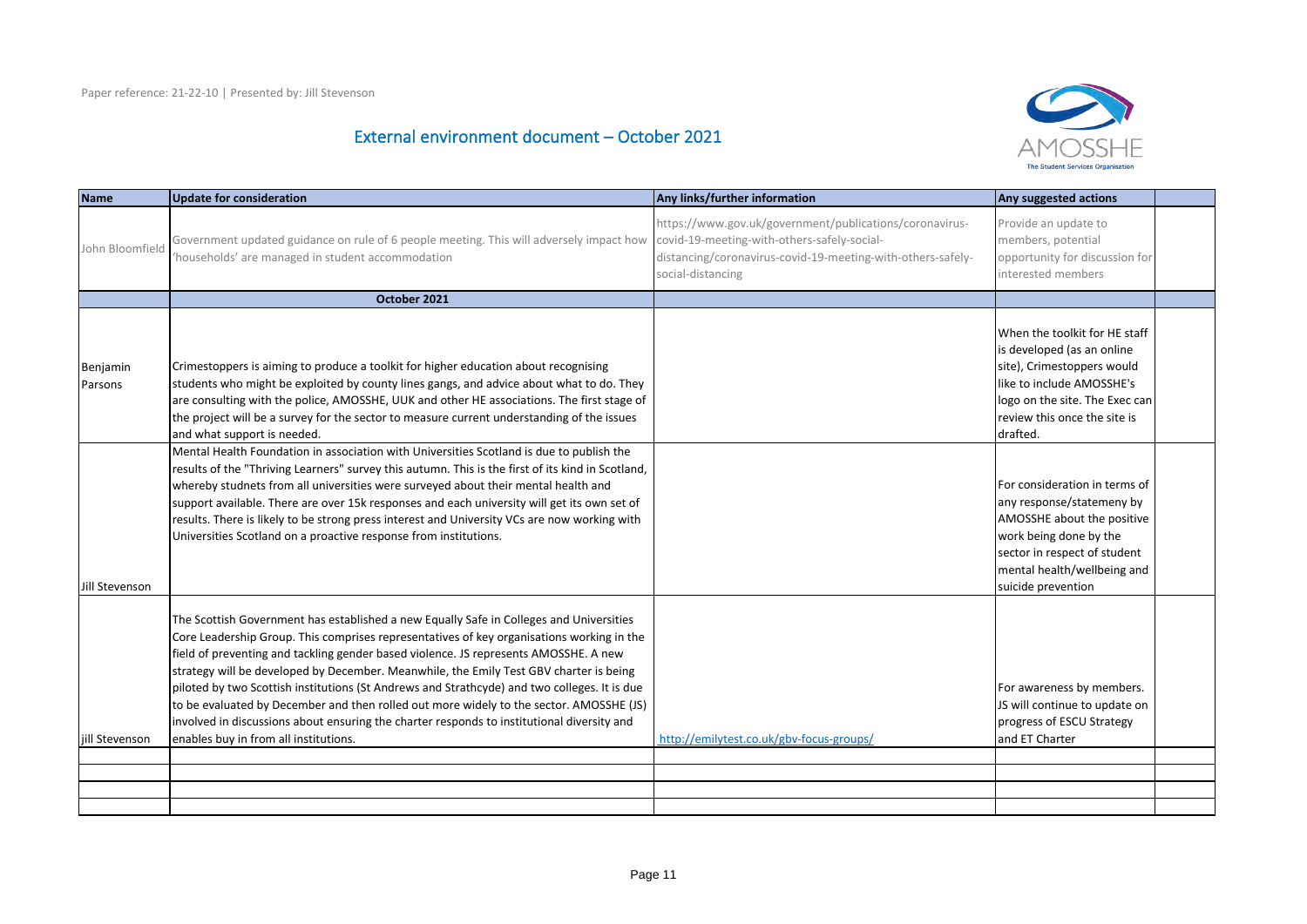Paper reference: 21-22-11 | Presented by: Helen McNeely

| <b>No</b>      | Group                                                                                                     | <b>AMOSSHE</b><br>Representative           | <b>AMOSSHE NO</b><br>on mailing list | <b>Last Meeting</b> | <b>Next Meeting</b>       | <b>Meeting</b><br>Location | <b>Notes</b>                                                                                                                                                                                                                                                                                                                                                          |
|----------------|-----------------------------------------------------------------------------------------------------------|--------------------------------------------|--------------------------------------|---------------------|---------------------------|----------------------------|-----------------------------------------------------------------------------------------------------------------------------------------------------------------------------------------------------------------------------------------------------------------------------------------------------------------------------------------------------------------------|
|                |                                                                                                           | ayne Aldridge                              |                                      |                     | 14/09/2021                |                            | Tuesday 14 September 2021; 13.00-14.30                                                                                                                                                                                                                                                                                                                                |
|                |                                                                                                           |                                            |                                      |                     | 13:00 - 14:30             |                            | Thursday 18 November 2021; 13.00-14.30                                                                                                                                                                                                                                                                                                                                |
| 11             | Mental Health in Higher Education advisory group                                                          |                                            |                                      |                     |                           |                            | Wednesday 12 January 2022; 13.00-14.30                                                                                                                                                                                                                                                                                                                                |
|                |                                                                                                           |                                            |                                      |                     |                           |                            | Wednesday 16 March 2022; 13.00-14.30                                                                                                                                                                                                                                                                                                                                  |
|                |                                                                                                           |                                            |                                      |                     |                           |                            | Thursday 19 May 2022; 13.00-14.30                                                                                                                                                                                                                                                                                                                                     |
|                | <b>SLC Bursaries group HEBSS</b>                                                                          | <b>Phil Davis</b>                          | Y                                    |                     | 11/11/2021                |                            | Phil Davis AMOSSHE rep is the chair                                                                                                                                                                                                                                                                                                                                   |
| E              | SLC Disabled Student Stakeholder Group (DSSG)                                                             | <b>Simon Morris</b><br><b>Simon Morris</b> |                                      |                     | 14/09/2021<br>09/09/2021  | MS Teams                   | Next meeting - 30/11/2021<br>SLC is currently in the process of reviewing the                                                                                                                                                                                                                                                                                         |
| $\overline{4}$ | Working Group for SLC DSSG                                                                                |                                            |                                      |                     | 10:00-11:00               |                            | procurement model for the supply of Disabled<br>Students' Allowances (DSA). SLC intends to<br>establish a Working Group of our Disabled<br>Student Stakeholder Group, to provide a forum<br>through which we can keep interested parties<br>updated on the progress of this review and<br>procurement; and seek feedback based on<br>external insight and experience. |
|                |                                                                                                           | vnne Condell                               | Y                                    |                     | 23/09/2021                | MS Teams                   | Wednesday 23rd September 2021                                                                                                                                                                                                                                                                                                                                         |
| 5              | <b>SLC Stakeholder Operations Group</b>                                                                   |                                            |                                      |                     |                           |                            | Wednesday 27th October 2021                                                                                                                                                                                                                                                                                                                                           |
| 6              | SLC Vulnerable Students Stakeholder Group (VSSG)                                                          | vnne Condell                               |                                      |                     | 10/09/2021                |                            | Thursday 25th November 2021<br>AMOSSHE rep Lynne is the chair of the group<br>Next meetings -<br>05/10/2021<br>07/12/2021                                                                                                                                                                                                                                             |
|                | <b>UCEA Health and Safety Committee</b>                                                                   | Lesley OKeeffe                             | Y                                    |                     | 22/09/2021<br>15:30-16:30 | <b>MS Teams</b>            | 17/11/2021                                                                                                                                                                                                                                                                                                                                                            |
| <b>R</b>       | Unipol - ANUK National Codes of Standards for Large Student Developments<br>Committee of Management (CoM) | Chris Warrington                           | Y                                    |                     | 11/11/2021                | London                     |                                                                                                                                                                                                                                                                                                                                                                       |
| l9             | UUK Code of Practice for the Management of Student Housing - Governance<br><b>Board</b>                   | <b>Fay Sherrington</b>                     | Y                                    |                     | 20/10/2021<br>10:45-13:00 | MS Teams                   |                                                                                                                                                                                                                                                                                                                                                                       |
| 10             | UUK Code of Practice for the Management of Student Housing - Sector<br><b>Advisory Group</b>              | <b>Fay Sherrington</b>                     | Υ                                    |                     | 11/11/2021                | TBC                        |                                                                                                                                                                                                                                                                                                                                                                       |
| 11             | Equally Safe in HE Steering Group                                                                         | Jill Stevenson                             | $\mathsf{v}$                         |                     |                           |                            |                                                                                                                                                                                                                                                                                                                                                                       |
| 12             | Scottish Government's Mental Health in Universities and Colleges Steering<br>Group                        | Jill Stevenson                             |                                      |                     |                           |                            |                                                                                                                                                                                                                                                                                                                                                                       |
| 13             | Mental Wellbeing in Higher Education group                                                                | Nic Streatfield                            | N.                                   |                     |                           |                            |                                                                                                                                                                                                                                                                                                                                                                       |
| 14             | Student Space Independent Governance Group                                                                | Nic Streatfield                            | v                                    |                     | 25/10/2021                |                            |                                                                                                                                                                                                                                                                                                                                                                       |
|                | 15 Smoking on campus                                                                                      | <b>Craig Best</b>                          |                                      |                     |                           |                            |                                                                                                                                                                                                                                                                                                                                                                       |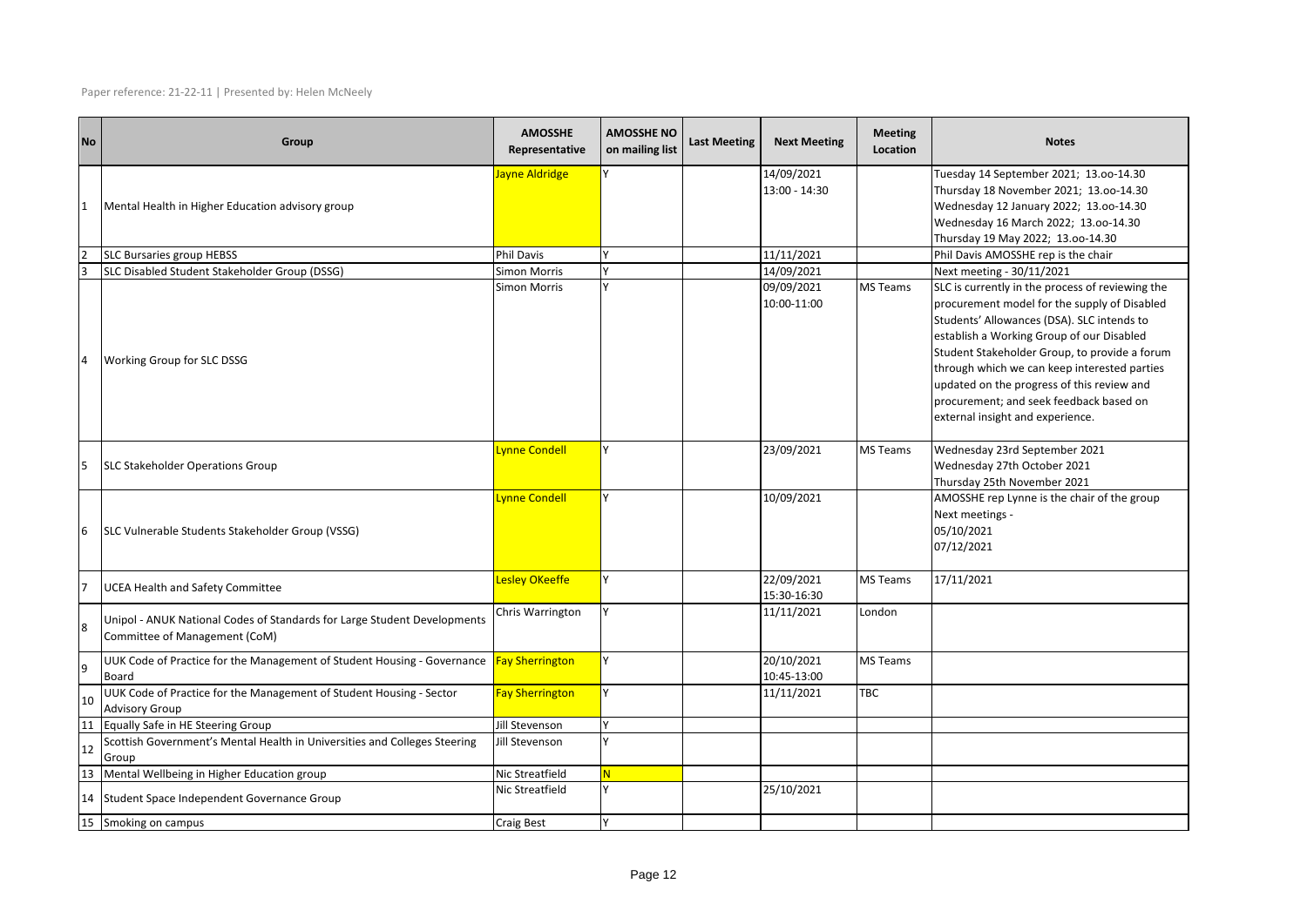| No Event                                     | <b>AMOSSHE Representative</b> | <b>Meeting Date</b> | Feedack  | <b>Notes</b>                                                                                             |
|----------------------------------------------|-------------------------------|---------------------|----------|----------------------------------------------------------------------------------------------------------|
|                                              |                               |                     | received |                                                                                                          |
| 1 Informa London tech week                   | Jill Stevenson                | Wednesday           |          | Panel Discussion: Addressing high levels of poor mental health in students                               |
|                                              |                               | 22 Sep 2021         |          | This panel brings together experts in student wellbeing who have worked tirelessly this past year to     |
|                                              |                               | 10:20am             |          | support students throughout endless lockdowns and the move to online learning. Listen in to find out the |
|                                              |                               |                     |          | tools and techniques they have used to support their students and going forward how they plan to         |
|                                              |                               |                     |          | increase student wellbeing across their universities.                                                    |
| 2 ANZSSA National Conference Nic Streatfield |                               | Tuesday             |          | We have been asked to speak on a panel session. The panel will discuss the industry and its challenges   |
|                                              |                               | 30 Nov 2021         |          | that it is facing from a global perspective.                                                             |
|                                              |                               | $1:45$ pm - 2:30pm  |          |                                                                                                          |
|                                              |                               | <b>AEDT</b>         |          |                                                                                                          |
| 3 Institute of Government and                |                               | Wednesday           |          | Keynote Address: Tackling Complaints Of Sexual Misconduct And Gender-Based Violence, Harassment          |
| <b>Public Policy</b>                         |                               | 26 January 2022     |          | And Hate Crime In Higher Education                                                                       |
|                                              |                               |                     |          |                                                                                                          |
|                                              |                               |                     |          |                                                                                                          |
|                                              |                               |                     |          |                                                                                                          |
|                                              |                               |                     |          |                                                                                                          |
|                                              |                               |                     |          |                                                                                                          |
|                                              |                               |                     |          |                                                                                                          |
|                                              |                               |                     |          |                                                                                                          |
|                                              |                               |                     |          |                                                                                                          |
|                                              |                               |                     |          |                                                                                                          |
|                                              |                               |                     |          |                                                                                                          |
|                                              |                               |                     |          |                                                                                                          |
|                                              |                               |                     |          |                                                                                                          |
|                                              |                               |                     |          |                                                                                                          |
|                                              |                               |                     |          |                                                                                                          |
|                                              |                               |                     |          |                                                                                                          |
|                                              |                               |                     |          |                                                                                                          |
|                                              |                               |                     |          |                                                                                                          |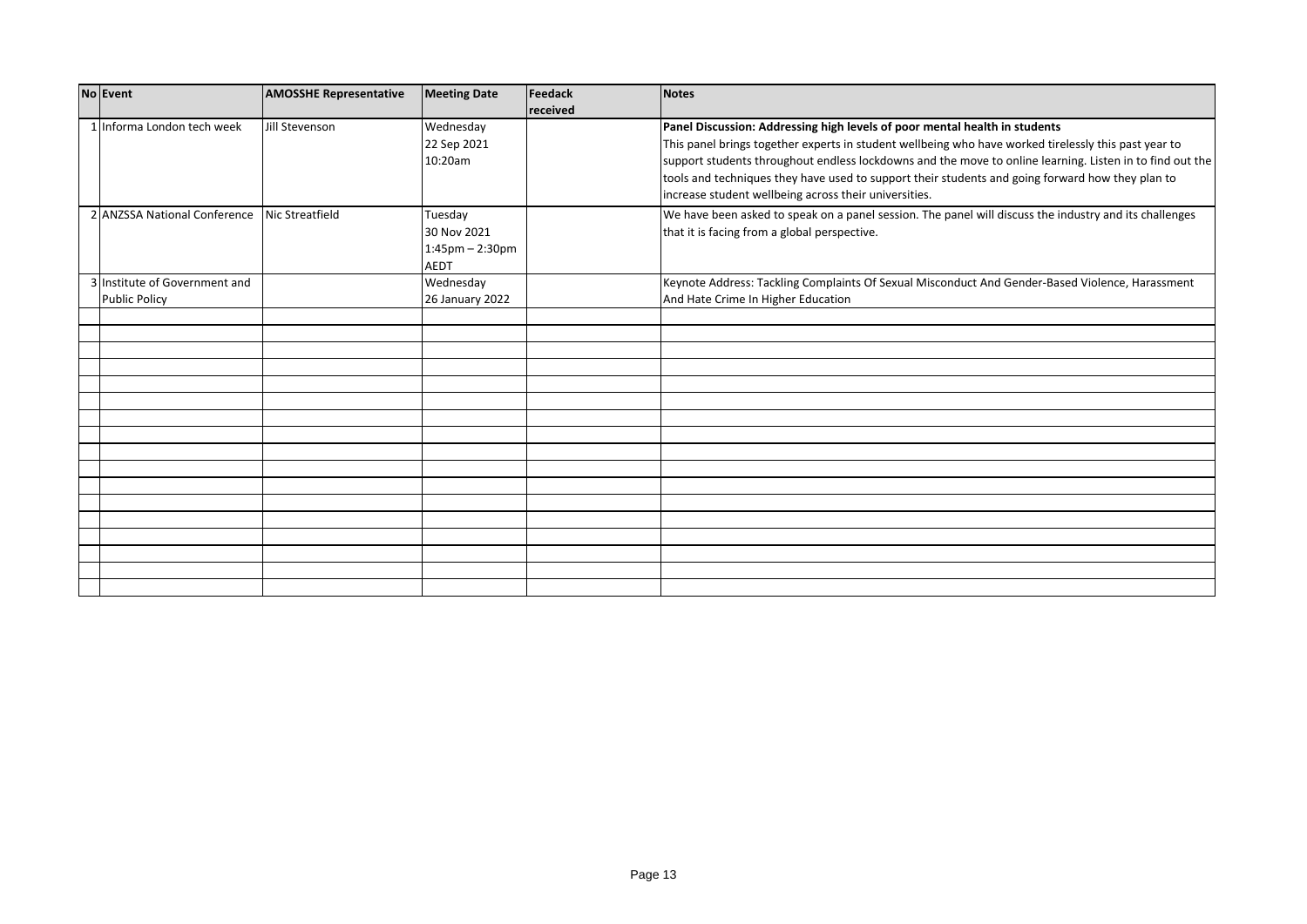

# Sponsorship due diligence completion form

This form is to be completed as an overview check of an organisations suitability to be associated with AMOSSHE, either through sponsorship, collaboration or marketing.

**Organisation name:** Date of due diligence: Click or tap to enter a date.

**Form completed by:**

Organisation name search on Google (check first 5 pages):

Has the organisation been involved in anything that might be considered controversial either generally or specifically within education? Could this risk the reputation of AMOSSHE?

Background check with Companies House (if there are multiple company names and it's not clear as to their financial situation, please note below):  $\lceil$ 

Is the company operating in good financial state?

How long as the organisation been running for?

Is this organisation suitable to be associated with AMOSSHE?  $Yes: \Box No: \Box$ 

Any additional comments?

**Form approved by:**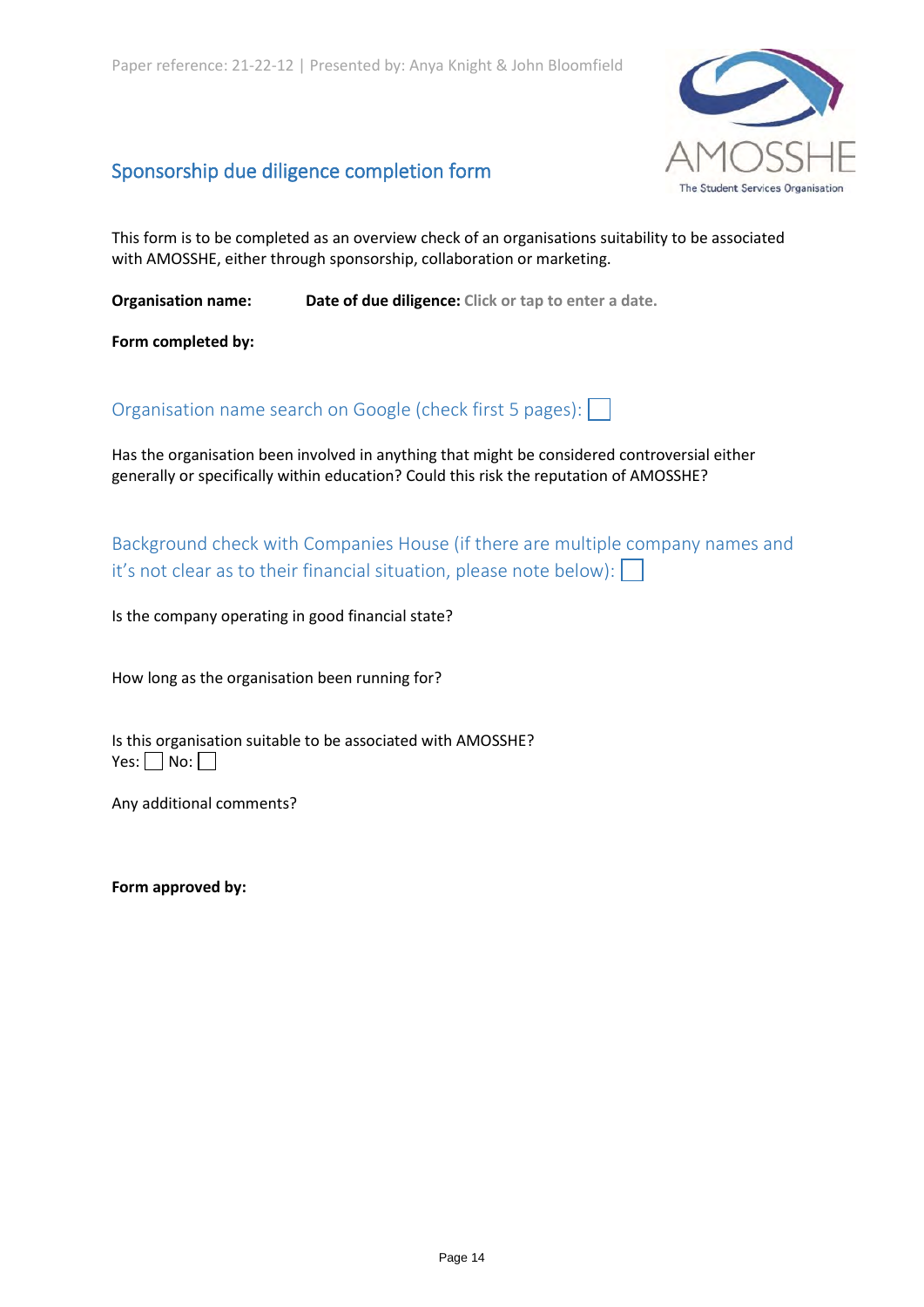

# <span id="page-13-0"></span>AMOSSHE EDI Practice

This position paper is intended to initiate a discussion by the Executive Committee on embedding practices for equality, diversity, and inclusion (EDI) by AMOSSHE. The suggested directions are set out to align with the AMOSSHE Strategy 2019-2024 by effecting both systematic change and operational delivery in the organisation. Three themes are summarised: Inclusive Governance and Operations, Inclusive Services for Students, and Workplace Diversity.

# The current landscape

From launching institutional Access and Participation Plans in English and Welsh institutions, to intensifying scrutiny on efforts against sexual harassment and hate incidents, there have been increased pressures felt by universities over the past few years to deliver effective actions for a more equitable and inclusive student/staff experience. Moreover, the rise of identity politics also at times landed universities in complex circumstances, and necessitated navigation between different or conflicting ideologies and voices.

Therefore, there is need to equip Student Services to respond to the increased visibility of EDI matters, and to mainstream EDI considerations into their service delivery. In many institutions, the Student Services workforce that does not reflect today's widening student population, and the lack of diversity manifests itself further in the leadership pipeline. Whilst it is important to acknowledge that other organisations e.g. Advance HE have a remit for EDI matters, increasingly there is overlap and alignment between the work of EDI practitioners and student services professionals. AMOSSHE can play a dual role in enhancing members' capacity and confidence on handling EDI matters as they relate to the student experience, and supporting the longer-term diversification of the faces, experience and skill set of Student Services professionals.

At the same time, as a membership organisation we need to embed EDI into our governance and core operations: for example, development of our Equality and Diversity Policy to reflect changes to legislation and policy and to be more expansive in its reach to include members and event attendees in addition to employees. Besides, we need to consider all aspects of inclusivity and accessibility for our operations, from suitability of event venue and digital platform to appropriateness of media used and presentation.

# Three themes

The below table should not be seen as an exhaustive list of activities but rather as a set of potential directions for integrating EDI practice into AMOSSHE's delivery. There are quick wins, not posing a significant resource burden, which could be implemented swiftly. However, there are longer-term, more strategic actions, to embed change in the Student Services sector and in AMOSSHE's own practices.

1) Inclusive Governance and Operations

| Rationale: embedding EDI good practice by AMOSSHE                      |                                                                  |  |  |  |
|------------------------------------------------------------------------|------------------------------------------------------------------|--|--|--|
| Quick wins                                                             | Longer-term actions                                              |  |  |  |
| Review of AMOSSHE's Equality &<br>$\bullet$<br><b>Diversity Policy</b> | Widening engagement of "pre-<br>AMOSSHE" junior staff in Student |  |  |  |
| Development of Inclusive Event<br>$\bullet$                            | Services                                                         |  |  |  |
| Guides - checklist for National                                        | Diversity analysis - i.e. event                                  |  |  |  |
| Office & Executive Committee and                                       | participation, membership                                        |  |  |  |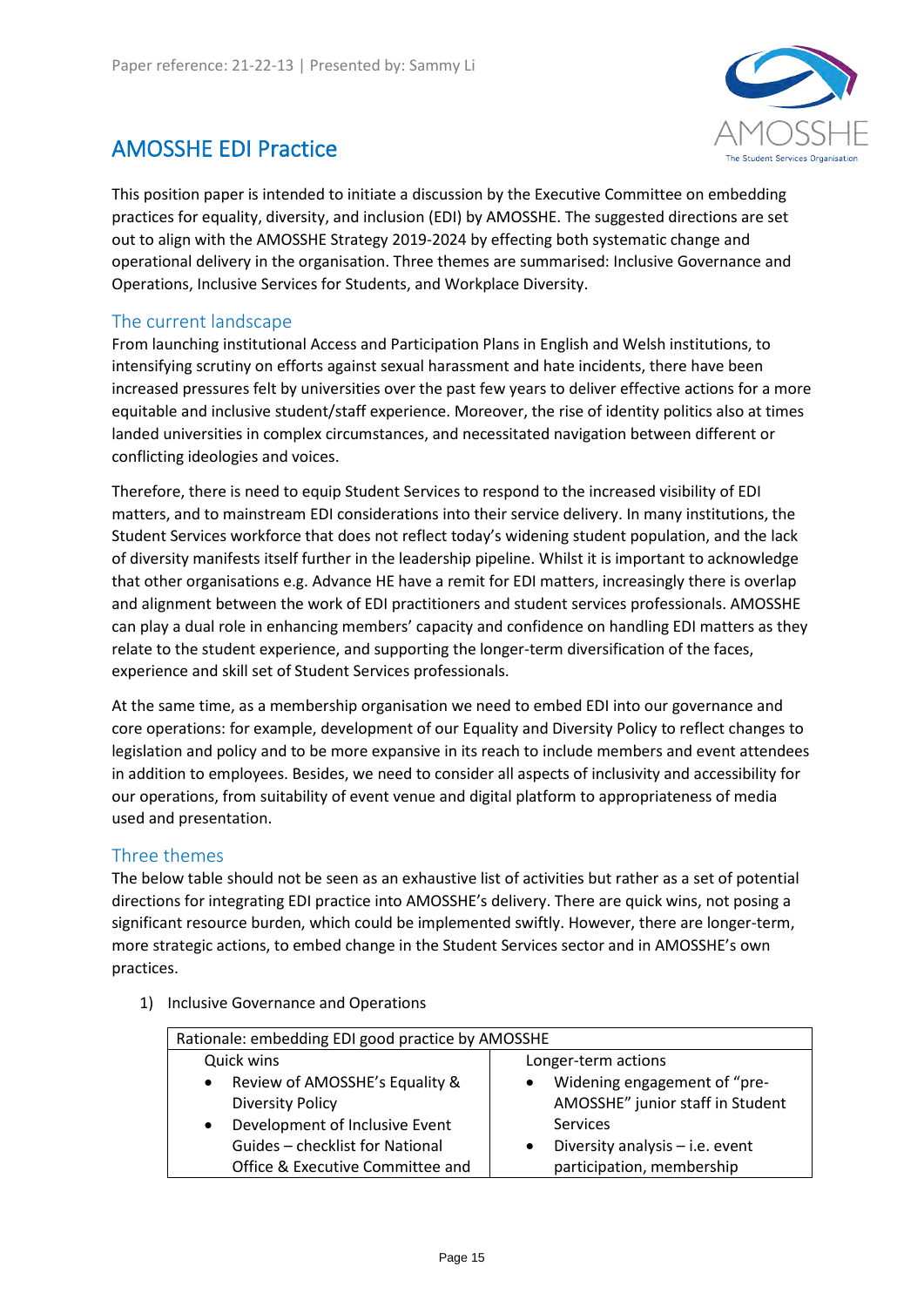| accessibility guidelines for<br>presenters<br>Introduce EDI as a standing<br>$\bullet$                                                         | Taking steps to increase diversity in<br>$\bullet$<br>the Executive membership |
|------------------------------------------------------------------------------------------------------------------------------------------------|--------------------------------------------------------------------------------|
| item/introduce equality impact<br>assessment of decisions as a core<br>part of Exec meetings<br>Include "EDI" considerations into<br>$\bullet$ |                                                                                |
| Exec paper template                                                                                                                            |                                                                                |

# 2) Inclusive Services for Students

| Rationale: mainstreaming the experience of students from marginalised backgrounds                                                                                     |                                                                                                                                                                                                                                                                             |  |  |  |  |
|-----------------------------------------------------------------------------------------------------------------------------------------------------------------------|-----------------------------------------------------------------------------------------------------------------------------------------------------------------------------------------------------------------------------------------------------------------------------|--|--|--|--|
| Quick wins<br>CPD/conference on specific topic(s)<br>Info/good practice/niche topic<br>$\bullet$<br>webinar - i.e. writing easy-to-use<br>reasonable adjustment plans | Longer-term actions<br>Professionalisation EDI criteria<br>AMOSSHE award EDI category<br>Sharing good practice in relation to<br>$\bullet$<br>the development of inclusive<br>services<br>Policy analysis of<br>$\bullet$<br>guidance/regulations relating to<br><b>EDI</b> |  |  |  |  |

# 3) Workplace Diversity

| Rationale: enhancing diversity and inclusivity of the workplace in Student Services                                                                                                                  |                                                                                                                                                                                                                                                                                   |  |  |  |  |  |  |
|------------------------------------------------------------------------------------------------------------------------------------------------------------------------------------------------------|-----------------------------------------------------------------------------------------------------------------------------------------------------------------------------------------------------------------------------------------------------------------------------------|--|--|--|--|--|--|
| Quick wins<br>CPD/conference on specific topic<br>$\bullet$<br>Profile/good practice webinar - i.e.<br>$\bullet$<br>linking to equality history months,<br>for example, International<br>Women's Day | Longer-term actions<br>Professionalisation EDI criteria for<br>$\bullet$<br><b>Student Services leaders</b><br>AMOSSHE award EDI category<br>$\bullet$<br>Sharing good practice in relation to<br>$\bullet$<br>diversification of workforce and<br>increasing cultural competency |  |  |  |  |  |  |
|                                                                                                                                                                                                      |                                                                                                                                                                                                                                                                                   |  |  |  |  |  |  |

# Recommendations

# **The Executive is invited to consider the issues in this paper and identify:**

- The potential to progress quick wins in 2021/22 (or 2022/23) and any resource (or other) implications
- Priority longer term actions and any resources (or other) implications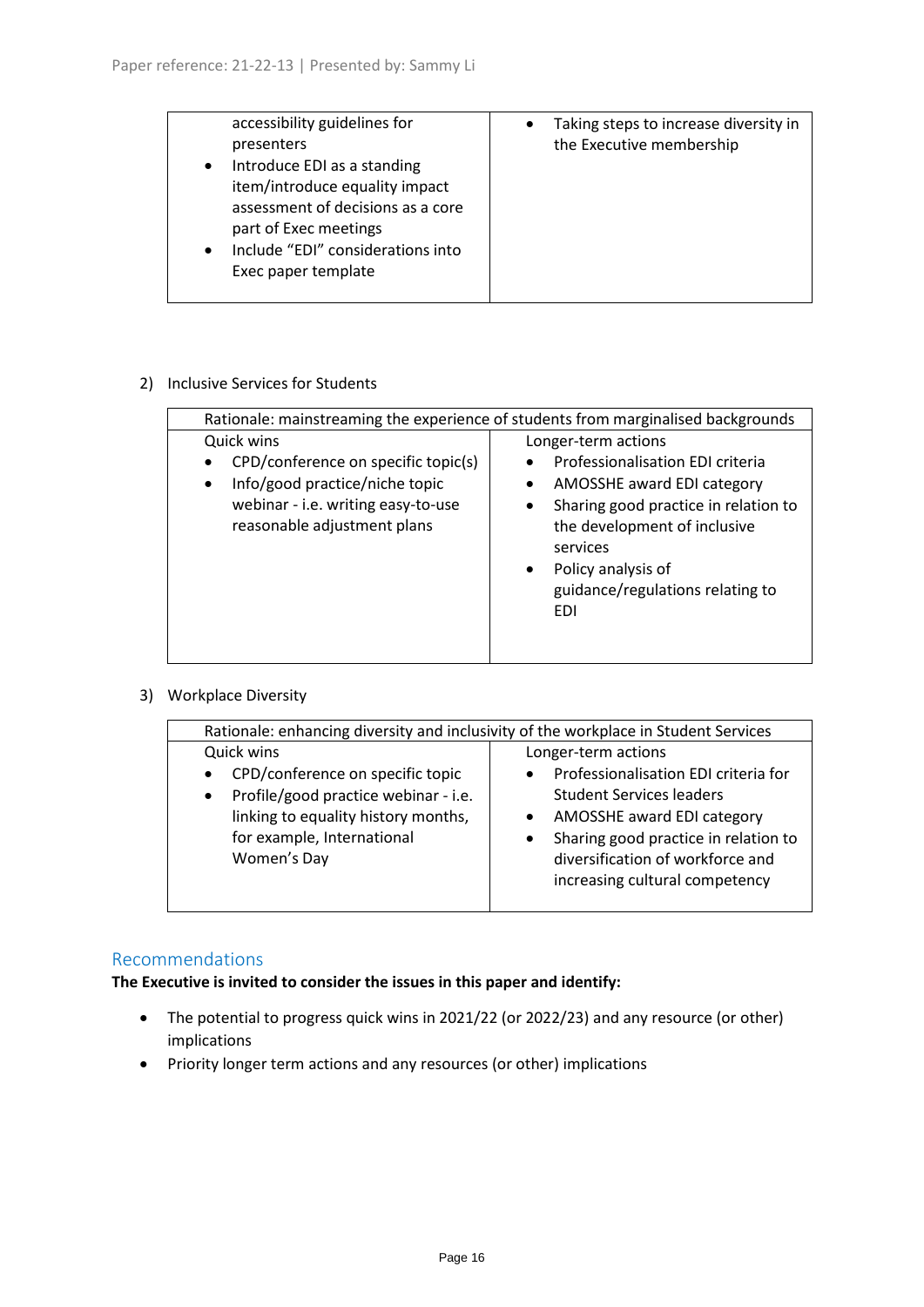

# Member representation document – October 2021

| <b>Name</b>         | <b>Meeting / organiser</b>  | Information / topics discussed                                            | Any suggested actions                       |
|---------------------|-----------------------------|---------------------------------------------------------------------------|---------------------------------------------|
| John Bloomfield     | Mental Health in            | Meeting focussed on next stage of Student Space. Discussed the need for   | Nothing at present, understanding the       |
|                     | <b>Higher Education</b>     | further funding for the sector post-pandemic but unlikely to get traction | development of student space and be         |
|                     | group - run by UUK          | within DfE. Looking at how to manage NHS / Uni links for MH support       | ready to provide input into further support |
|                     |                             | moving forward                                                            | that can be offered                         |
|                     |                             | <b>October meeting</b>                                                    |                                             |
| <b>Phil Davis</b>   | <b>SLC Operations group</b> | Regular meeting to discuss forthcoming changes and improvements in        |                                             |
|                     | meeting - Student           | relation to student finance delivery. Full feedback here:                 |                                             |
|                     | Loans Company               | https://www.amosshe.org.uk/student-finance-sector-updates/11126877        |                                             |
|                     | <b>Student Space</b>        |                                                                           |                                             |
|                     | independent                 |                                                                           |                                             |
|                     | governance group-           |                                                                           |                                             |
|                     | <b>Student Minds</b>        |                                                                           |                                             |
|                     | <b>SLC Disabled Student</b> |                                                                           |                                             |
|                     | Stakeholder Group-          |                                                                           |                                             |
|                     | <b>Student Loans</b>        |                                                                           |                                             |
|                     | Company                     |                                                                           |                                             |
| John Bloomfield     | Mental Health in            | No update available - no one was present at the meeting                   |                                             |
|                     | <b>Higher Education</b>     |                                                                           |                                             |
|                     | group - UUK                 |                                                                           |                                             |
| <b>Simon Morris</b> | <b>Disabled Student</b>     | Regular meeting to share information with suppliers, students and         |                                             |
|                     | Stakeholder                 | practitioners about the UK government's project to replace the open       |                                             |
|                     | procurement working         | procurement exercise with a wider project that allows for the examination |                                             |
|                     | group - SLC                 | of the customer experience of the process, from the point of needs        |                                             |
|                     |                             | assessment to the supply of the assistive technology. Full feedback here: |                                             |
|                     |                             | https://www.amosshe.org.uk/disability-sector-updates/11112550             |                                             |
| Lesley OKeeffe      | <b>UCEA</b> health and      | No feedback received yet $-$ we need a new representative for this group  |                                             |
|                     | safety meeting - UCEA       |                                                                           |                                             |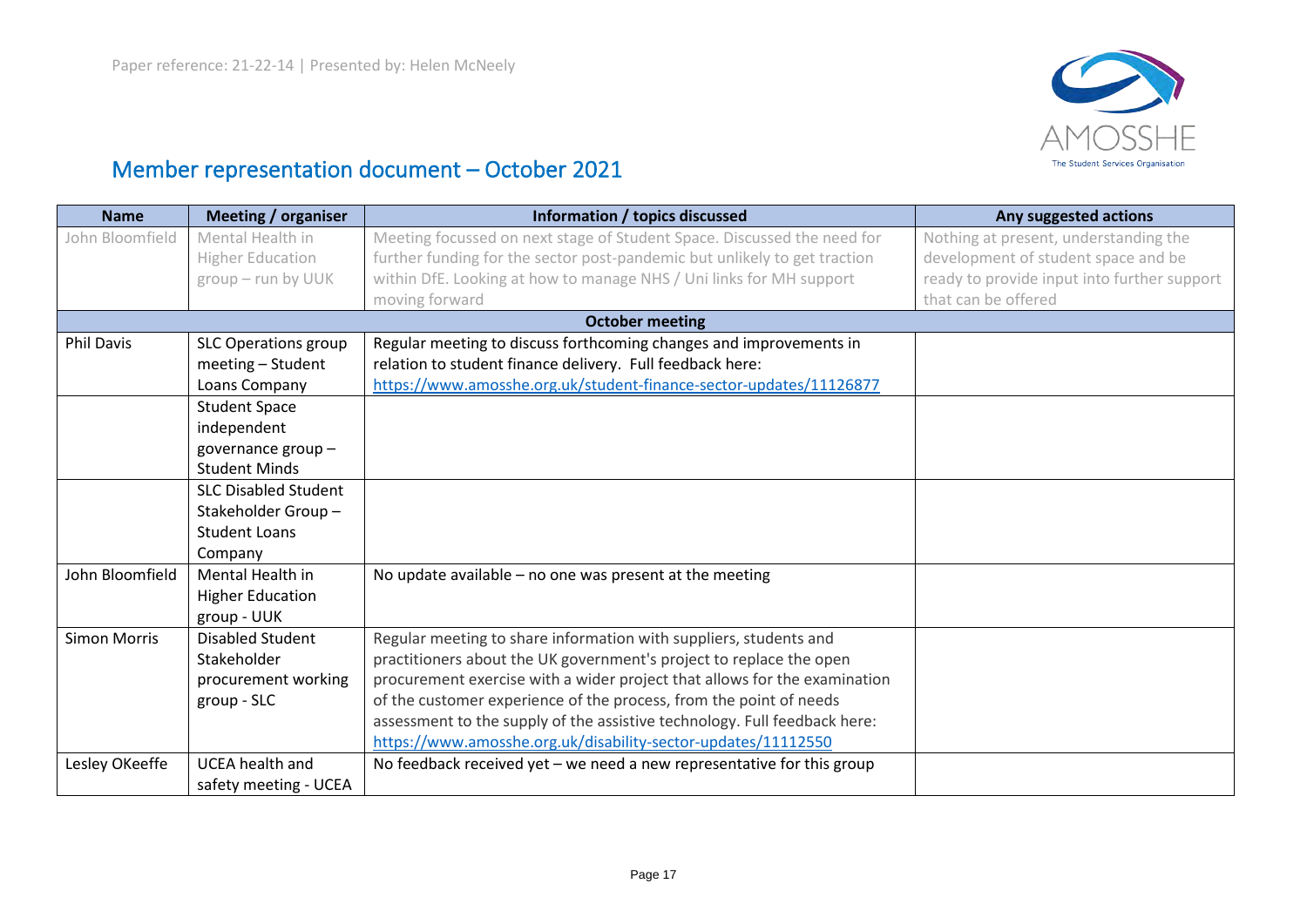| <b>Kelsey Coward</b> | <b>Wales National</b><br>Meeting    | Meeting prior to summer break focused on guidance/practice on face<br>coverings and how this would be enforced. Also concerns relating to<br>potentially "3 years" of Freshers arriving in Sept with limited experience of<br>socialising/rite of passage events and little exam experience and how this<br>would impact on behaviour, anxiety, academic study skills support etc.                                                                                                                                                                                                                                                                                                                                                                                                                                                                                                                                                                                                                                                                                                                                                                                                                                                                                                                                                                                                                                                                                                                                                                                                                                  |                                                                                                                                     |
|----------------------|-------------------------------------|---------------------------------------------------------------------------------------------------------------------------------------------------------------------------------------------------------------------------------------------------------------------------------------------------------------------------------------------------------------------------------------------------------------------------------------------------------------------------------------------------------------------------------------------------------------------------------------------------------------------------------------------------------------------------------------------------------------------------------------------------------------------------------------------------------------------------------------------------------------------------------------------------------------------------------------------------------------------------------------------------------------------------------------------------------------------------------------------------------------------------------------------------------------------------------------------------------------------------------------------------------------------------------------------------------------------------------------------------------------------------------------------------------------------------------------------------------------------------------------------------------------------------------------------------------------------------------------------------------------------|-------------------------------------------------------------------------------------------------------------------------------------|
| John Bloomfield      | October                             | Correspondence relating to request from Jane Johns (HEFCW) regarding<br>what our priorities are for possible funding. Looking at 24/7 moderated on<br>line support that supports medium of Welsh e.g. Talk Campus. At the<br>October meeting the group discussed this at length deciding that further<br>consideration needed to be given to other providers to ensure a services<br>meets the needs of all member institutions.                                                                                                                                                                                                                                                                                                                                                                                                                                                                                                                                                                                                                                                                                                                                                                                                                                                                                                                                                                                                                                                                                                                                                                                    |                                                                                                                                     |
| Jill Stevenson       | <b>Scotland National</b><br>Meeting | <b>Feedback on AMOSSHE/Enhancing member engagement</b><br>There was feedback that there is a lot of focus on mental health and other areas of<br>student services also need to be covered and supported.<br>Support for new managers, staff wellbeing, managing crisis on campus, networking<br>for people in similar roles especially for new starts.<br>A comprehensive library of resources would be welcome and it was noted that<br>AMOSSHE are looking at technology to support this as part of the resources element<br>of the strategy.<br>Networking and the jisc email was highly valued but members would welcome more<br>use of modern technologies such as MS Teams.<br><b>Mental Health Foundation's Thriving Learners survey</b><br>Due to be published autumn. It will be important to consider how data is received and<br>to communicate the positive work being done by HEIs in this sphere. This survey<br>data should not be considered in isolation but alongside other data e.g. NSS. Noted<br>that focus on partnerships with NHS and suicide prevention/post-vention plans are<br>likely to be regarded as high priority for future action.<br><b>Student Minds Mental Health Charter</b><br>GCU had been part of pilot. It was worthwhile project and has highlighted areas for<br>improvement but was resource intensive. It was felt by the group that there were a<br>number of areas of excellent work going on across the sector and that we should<br>collaborate as much as we can. Most Scottish HEIs are not adopting SMMHC at this<br>time but some are considering for future. | Mostly for noting.<br>Feedback on AMOSSHE for consideration<br>by the strategy group looking at member<br>engagement and resources. |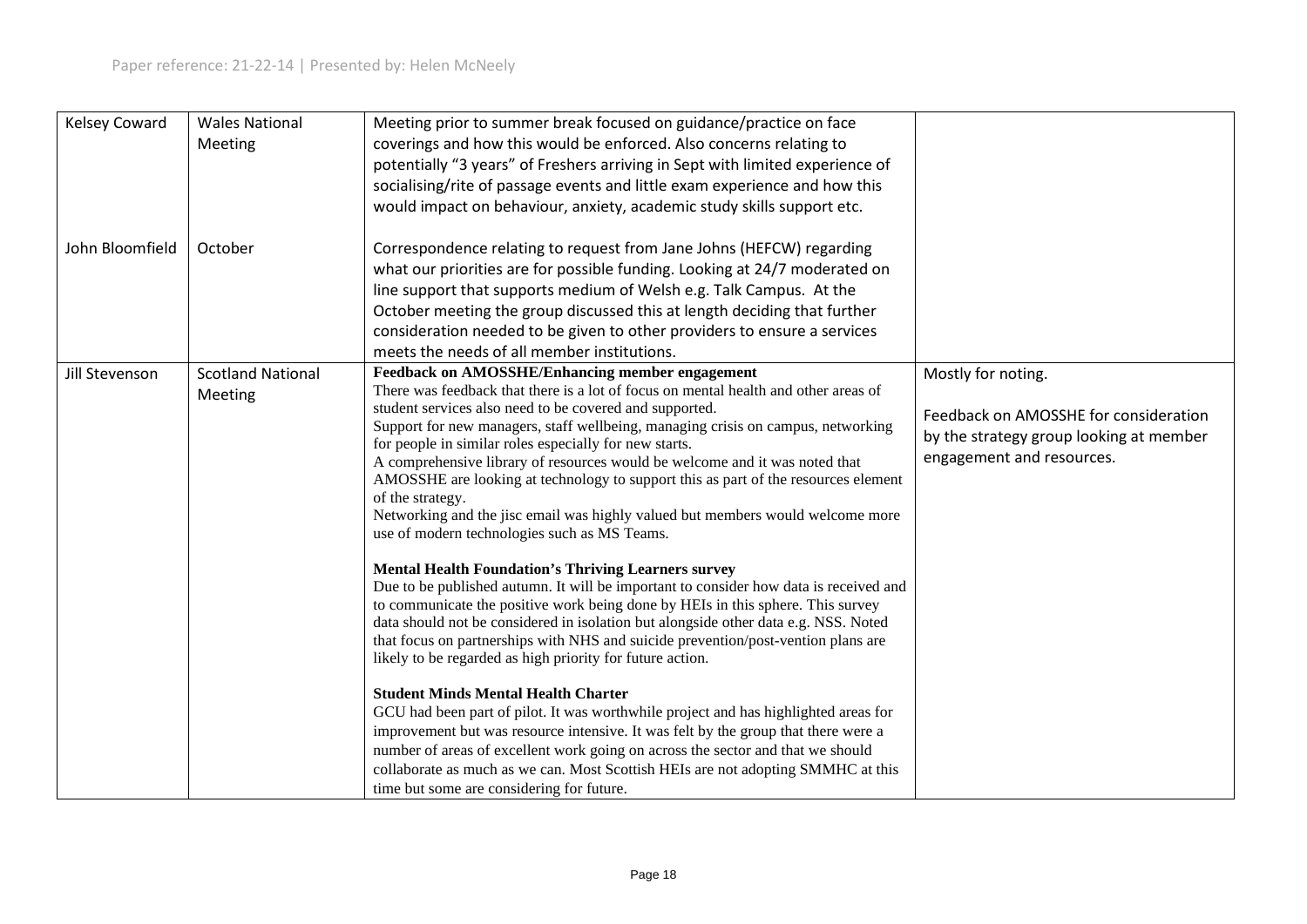|          |                     | <b>Gender Based Violence: Emily Test Charter</b><br>Update on the Emily Test Charter pilot which ends in October. It was generally<br>helpful with the bulk of the action plan about overcoming inhibitors. The Emily Test<br>Charter is still to be evaluated and is moving away from a tiered structure and<br>checklist. Funding and support from the Scottish Government for this continues. |                                                                     |
|----------|---------------------|--------------------------------------------------------------------------------------------------------------------------------------------------------------------------------------------------------------------------------------------------------------------------------------------------------------------------------------------------------------------------------------------------|---------------------------------------------------------------------|
|          | LASER regional      |                                                                                                                                                                                                                                                                                                                                                                                                  |                                                                     |
|          | meeting             |                                                                                                                                                                                                                                                                                                                                                                                                  |                                                                     |
| Benjamin | Midlands leads      | On 8 October 2021 the group discussed the start of term and COVID                                                                                                                                                                                                                                                                                                                                | Do the Exec have any other thoughts about                           |
| Parsons  | regional meeting    | situation, referring to case numbers and issues of student behaviours /                                                                                                                                                                                                                                                                                                                          | how to tackle the problems associated with                          |
|          |                     | compliance with rules. Also, three members raised issues about external<br>NMH providers not turning up and/or providing inadequate support, and                                                                                                                                                                                                                                                 | poor external NMH provision from a policy<br>influence perspective? |
|          |                     | institutions having to step in to support the students. BP suggested that                                                                                                                                                                                                                                                                                                                        |                                                                     |
|          |                     | these could be raised by our representative at the next SLC DSSG meeting.                                                                                                                                                                                                                                                                                                                        |                                                                     |
|          | South West regional |                                                                                                                                                                                                                                                                                                                                                                                                  |                                                                     |
|          | meeting             |                                                                                                                                                                                                                                                                                                                                                                                                  |                                                                     |
|          | North regional      |                                                                                                                                                                                                                                                                                                                                                                                                  |                                                                     |
|          | meeting             |                                                                                                                                                                                                                                                                                                                                                                                                  |                                                                     |
|          |                     |                                                                                                                                                                                                                                                                                                                                                                                                  |                                                                     |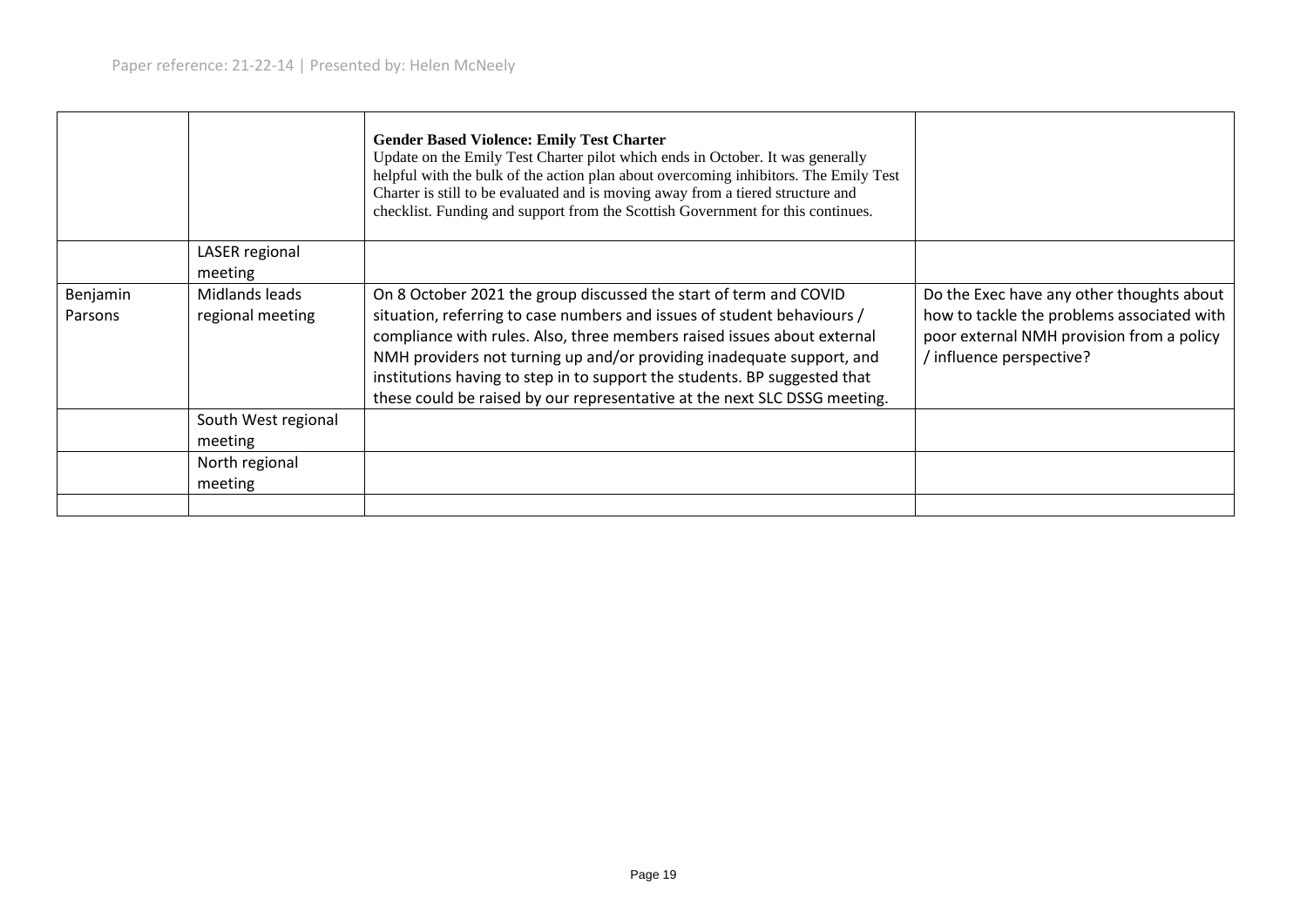# <span id="page-18-0"></span>AMOSSHE Insight proposal



# Background

For many years AMOSSHE has allocated approximately £10,000 from reserves each year for Insight project funding, intended to create research / resources for members (and therefore part of the Resources strategy workstream). The last call for projects was in 2018, when AMOSSHE offered the full amount to a project that stalled and was never undertaken. In 2019 the Executive decided to review how the Insight funding is used, and this review was delayed by the pandemic until now. The current Insight leads team has developed the following proposal for the Executive to discuss for approval.

# Approach

The 2021/22 Insight allocation to be used to develop a Student Services dashboard of the publiclyavailable data that members need to help them demonstrate the value and impact of services. The Insight money would fund a sector professional (with a good understanding of Student Services) to:

- Identify the key publicly available data sets that are relevant to Student Services (What do members want? What's out there? Where are the resources (with links)? Resources might include HESA, NSS and LEO data.
- Develop a (possibly Excel-based) resource that draws together this data, which members can use to identify what the key national indicators, and use them in conjunction to identify trends / establish the relationship between their institution and national averages or peer institutions.

This should be a succinct project that can be completed within a single year of Insight funding.

The project would contribute to objectives 11 and 12 of the strategy:

- Objective 11 Identify which data is currently available and which our members need, including gaps in current knowledge and understanding.
- Objective 12 Design an approach to gathering and analysing research and data (our own or others') and disseminating that through an AMOSSHE lens for the benefit of our members.

These inform strategy outcome 5: "AMOSSHE has, through the commissioning, analysis and dissemination of research and data, enabled members to effectively influence internal and external stakeholders."

## Executive recommendations

If agreed by the Executive team, the next stage would be to commission someone to undertake the work (possible candidates include HE and Student Services sector consultants, previous bidders for AMOSSHE tenders).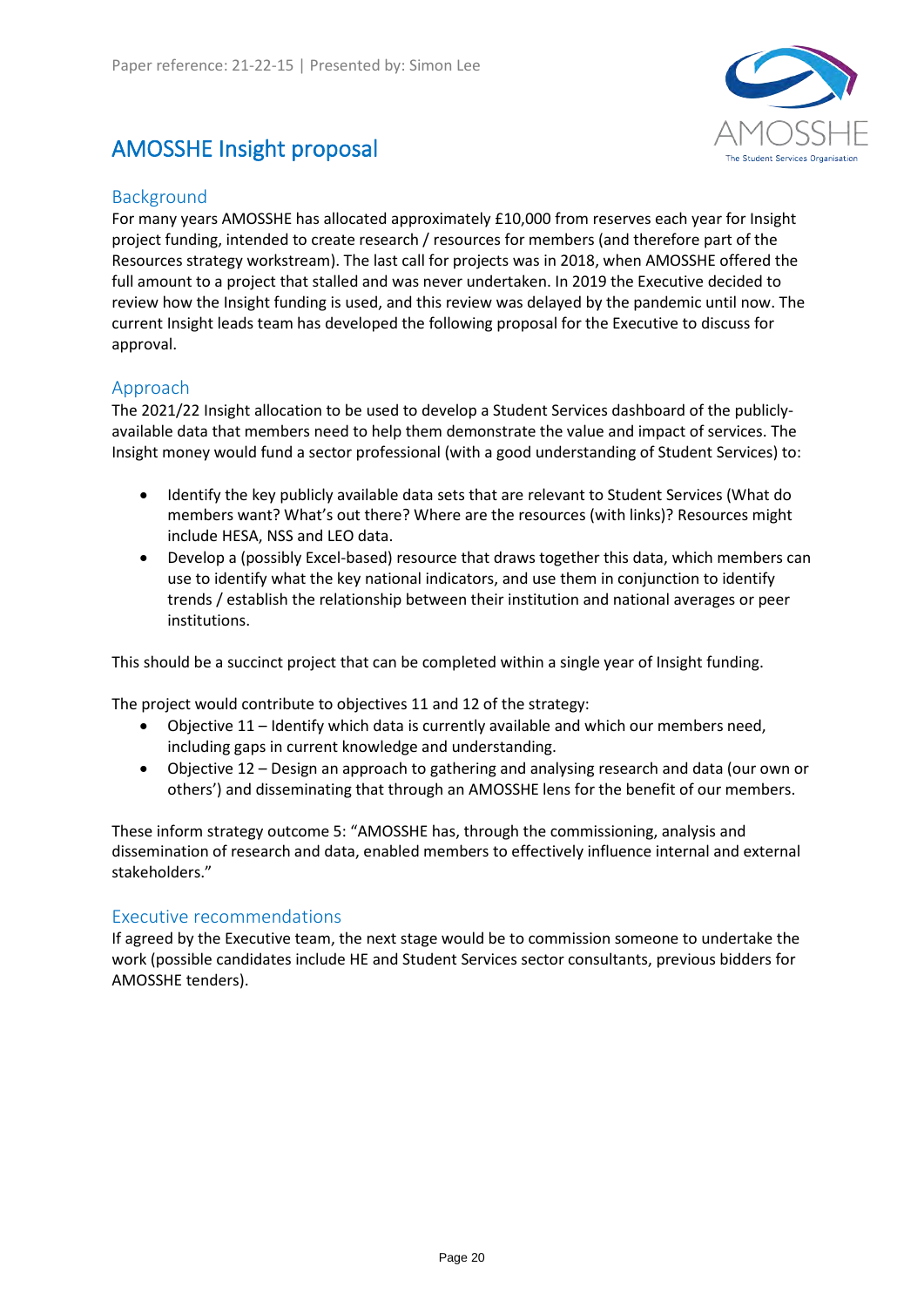# <span id="page-19-0"></span>AMOSSHE Operations Update



This update combines our usual updates for the central operations of AMOSSHE and includes information relevant to AMOSSHE's response to the COVID-19 pandemic.

# National Office staff team and Woburn House update

Woburn House is now fully operational again but with some safety measures still in place such as a one way system in place and restricted use of the toilets.

As a result the National Office staff team will be transitioning back into the office over the coming months from 1 day a week up to 3 days a week. We will continue to utilise remote meetings where appropriate but intend to use the time in the office working as a team.

# Membership update

| <b>Membership level</b>         | <b>May 2021</b>         | October 2021             |
|---------------------------------|-------------------------|--------------------------|
| Small and specialist            | 34                      | 38                       |
| Tier 1 organisation             | 46                      | 41                       |
| Tier 2 organisation             | 59                      | 56                       |
| Tier 3 organisation             | 29                      | 34                       |
| <b>Additional member</b>        | 341                     | 347                      |
| International organisation      | 13                      | 10                       |
| International additional member | 21                      | 22                       |
| Less than 50% HE organisation   | 0                       | 0                        |
| Corporate organisation          | 3                       | 3                        |
| Corporate additional member     | 6                       | 6                        |
| Individual member               | 5                       | 5                        |
| Non-profit organisation         | $\overline{\mathbf{c}}$ | $\overline{\phantom{a}}$ |
| Non-profit additional member    | 1                       | 1                        |
| Student member                  | $\overline{\mathbf{c}}$ | 1                        |
|                                 |                         |                          |
| <b>Total organisations</b>      | 185                     | 184                      |
| <b>Total members</b>            | 803                     | 807                      |

New Small and Specialist member organisations:

- Hartpury University
- The Dyson Institute of Engineering and Technology

Membership level changes for member organisations:

- Anglia Ruskin University (Tier 2 to Tier 3)
- Buckinghamshire New University (Tier 1 to Tier 2)
- City of Glasgow College (Tier 3 to Tier 1 previous level incorrect)
- Harper Adams University (Tier 1 to Small and Specialist)
- Queen Mary, University of London (Tier 2 to Tier 3)
- Queen's University Belfast (Tier 2 to Tier 3)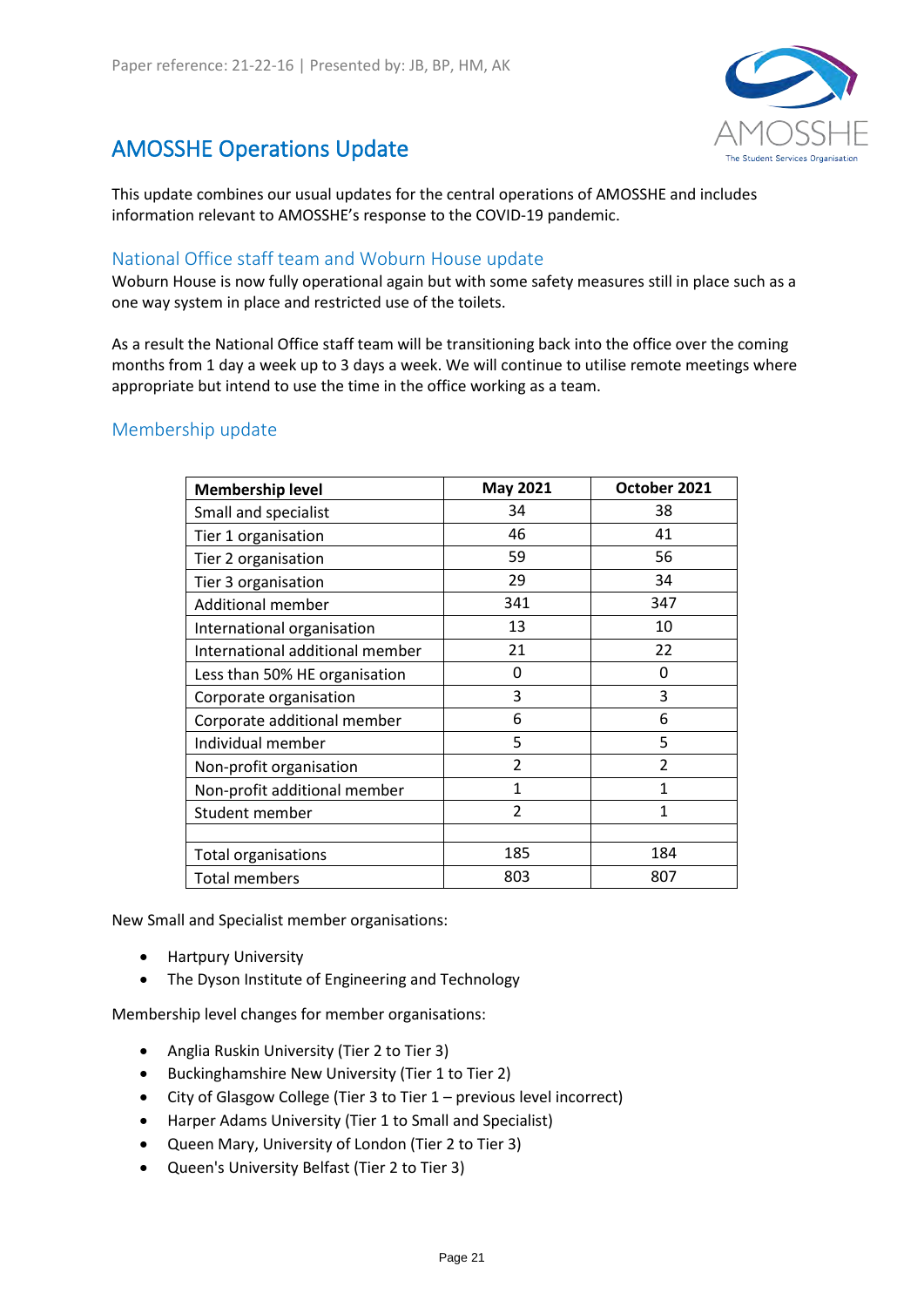- StudyGroup (Tier 1 to Small and Specialist)
- University of Cambridge (Tier 2 to Tier 3)
- University of Central Lancashire (Tier 2 to Tier 3)
- University of Hertfordshire (Tier 2 to Tier 3)
- University of Northampton (Tier 1 to Tier 2)
- University of West London (Tier 1 to Tier 2)

Lost international member organisations:

- Bader International Study Centre
- Deakin Residential Services
- Victoria University of Wellington

### GDPR update

Wild Apricot has four settings for members to control email contact. Here are the named members who have unsubscribed, using one of more of the settings:

- 13 members have ticked not to receive AMOSSHE updates about news and events (including the AMOSSHE newsletter).
- 6 members have disabled receiving any emails through Wild Apricot.
- 12 members have unsubscribed from Wild Apricot mailings (newsletters, event announcements).
- 9 members have unsubscribed from Wild Apricot event announcements.

Wild Apricot has two settings for members to control whether they share their details with other members for networking purposes. Here are the named members who have unsubscribed, using one of more of the settings:

- 53 members have ticked not to share their details with other members for networking purposes (including Jiscmail and the online lists).
- 1 member has ticked not to share their profile details in online lists.

67 members in total have used one or more of these settings to unsubscribe.

## Financial Management report

Please see the management report for the detailed figures. At the present time AMOSSHE is tracking well against budget, this is partly due to early sponsorship income and membership income being higher than anticipated at this time of year.

Most expenses are accounted for apart from in the central department where costs for website, insurance and tenancy costs are all delayed at the present time.

## Budget projections for 2021 – 2022

At the present time we are looking at an almost break even budget for the coming year. There are a number of factors that will determine our success and some of these figures will move in the coming months. To note that some of the figures still need to be confirmed by executive leads for their areas so some changes are likely to occur. The budget will be re-profiled in February 2022 to provide us with a more accurate measure of the final 6 months of the year.

Main factors for consideration: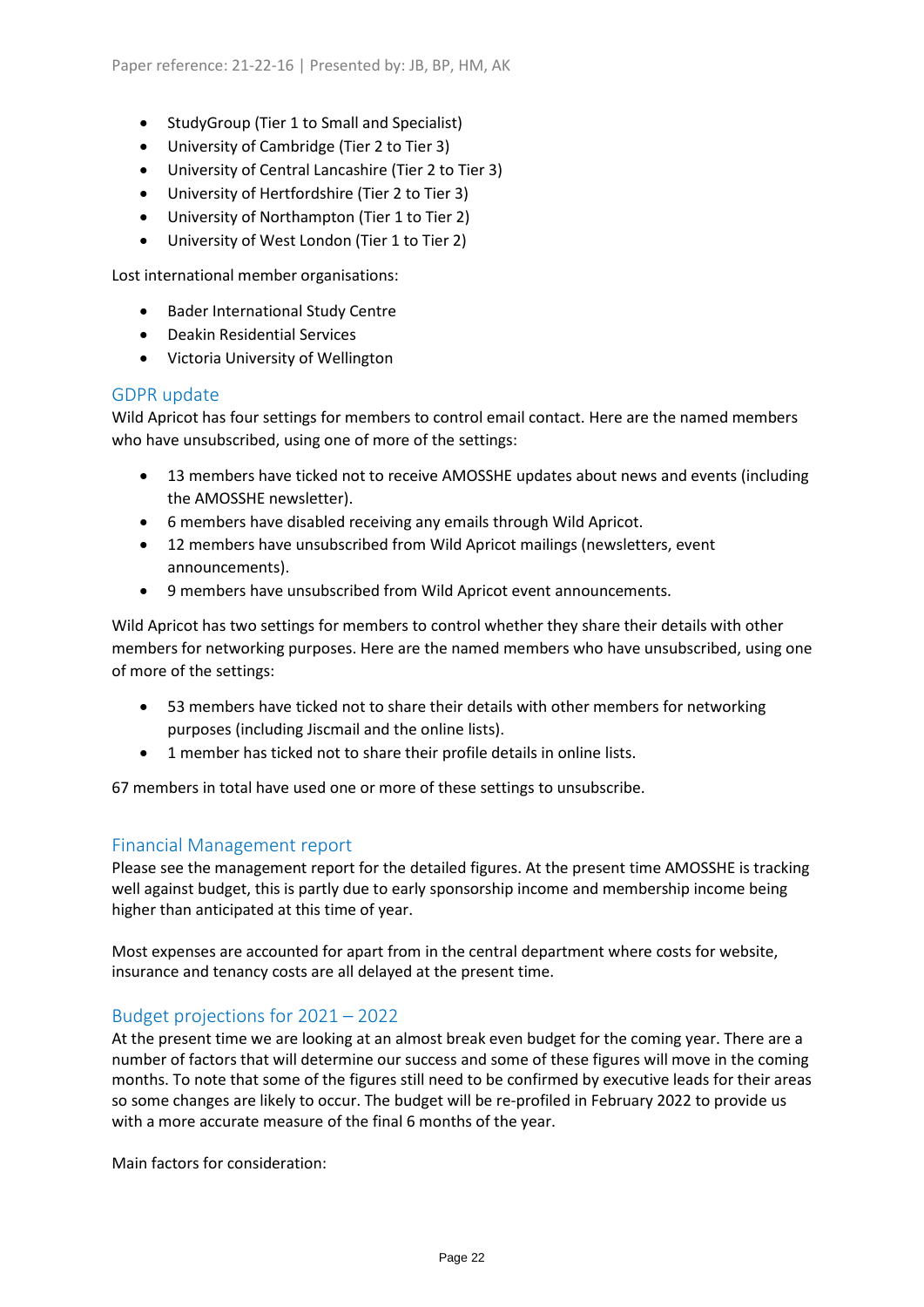- Successful in-person events, with a higher than minimum number of participants at the National Conference
- Successful sponsorship programme throughout the year, this makes up a significant portion of the income this year
- Consistent participation in all online events

# Executive and CPD WhatsApp groups

The National Office team have been working on a process to manage our WhatsApp groups. At the present time the AMOSSHE National Office develops chat groups for the executive committee and for each event. In the meeting we will discuss the proposed changes to how this works to make this clearer for executive members when participating in these groups.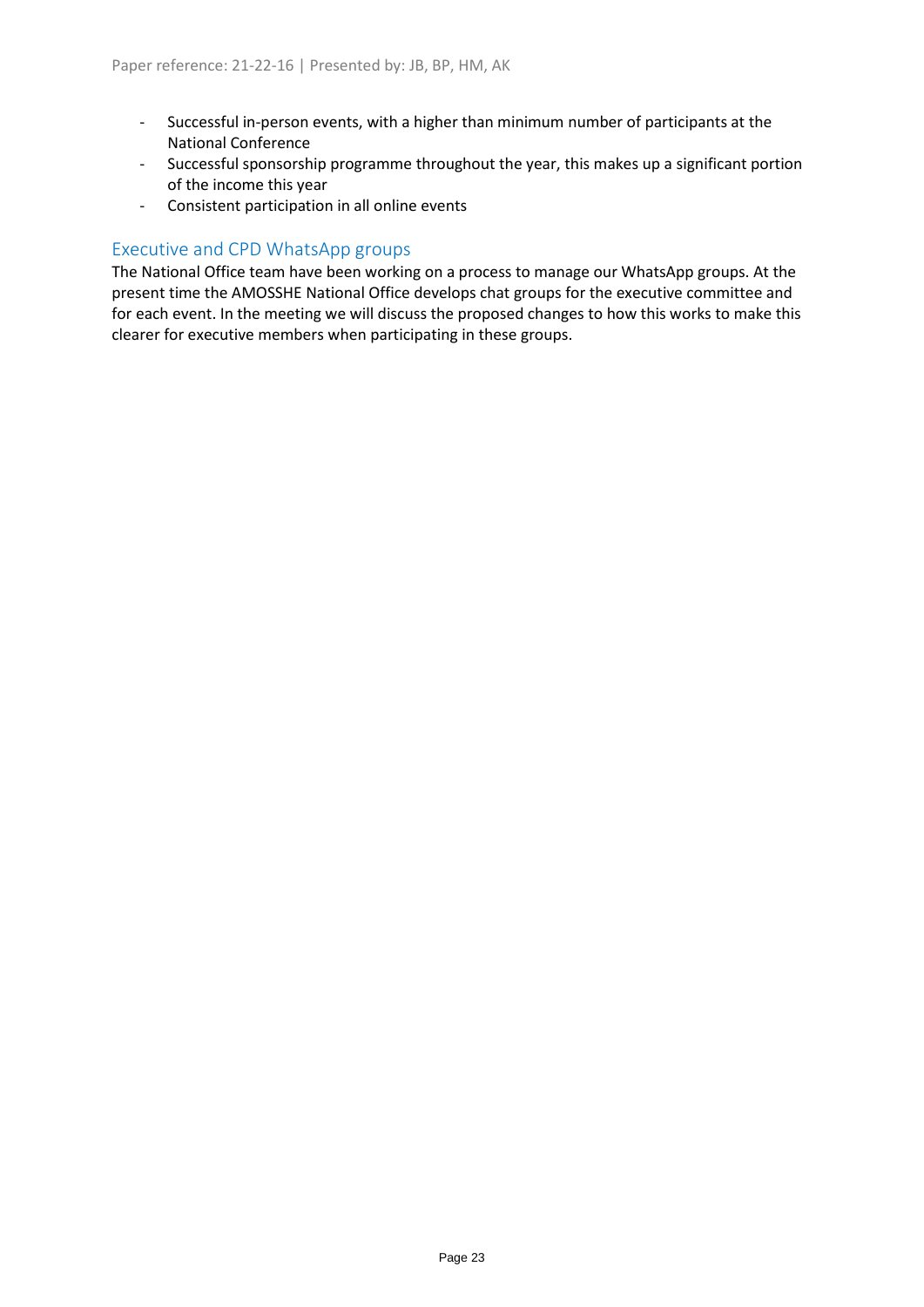# **AMOSSHE Totals Summary Sheet**

EXECUTIVE TOTAL **EXECUTIVE TOTAL** 

| <b>AMOSSHE Income</b>        | £336,594.00   |                  |              |                       |                         |                        |
|------------------------------|---------------|------------------|--------------|-----------------------|-------------------------|------------------------|
| <b>AMOSSHE Expenditure</b>   | £336,900.38   |                  |              |                       |                         |                        |
| <b>AMOSSHE TOTAL</b>         | $-£306.38$    |                  |              |                       |                         |                        |
|                              |               |                  |              | <b>AMOSSHE Totals</b> |                         |                        |
| Conference Income            | £155,368.00   |                  |              |                       |                         |                        |
| Conference Expenditure       | £166,513.63   |                  |              |                       | £120,000.00             |                        |
| <b>CONFERENCE TOTAL</b>      | $-£11,145.63$ |                  |              |                       |                         |                        |
|                              |               |                  |              |                       |                         |                        |
| CPD Income                   | £42,739.00    |                  |              |                       |                         |                        |
| <b>CPD Expediture</b>        | £45,109.85    |                  |              |                       |                         |                        |
| <b>CPD TOTAL</b>             | $-E2,370.85$  |                  |              |                       |                         |                        |
|                              |               |                  |              |                       |                         |                        |
| Central Income               | £18,487.00    | $-£11,145.63$    | $-E2,370.85$ | $\overline{1}$        |                         | $-£6,951.00$           |
| Central Expenditure          | £118,325.90   |                  |              |                       |                         |                        |
| <b>CENTRAL TOTAL</b>         | -£99,838.90   |                  |              |                       |                         |                        |
|                              |               |                  |              |                       |                         |                        |
| Membership Income            | £120,000.00   |                  |              |                       |                         |                        |
| Membership Expenditure       | £0.00         |                  |              | $-E99,838.90$         |                         |                        |
| <b>MEMBERSHIP TOTAL</b>      | £120,000.00   |                  |              |                       |                         |                        |
|                              |               |                  |              |                       |                         |                        |
| <b>Executive Income</b>      | £0.00         | CONFERENCE TOTAL | CPD TOTAL    | CENTRAL TOTAL         | <b>MEMBERSHIP TOTAL</b> | <b>EXECUTIVE TOTAL</b> |
| <b>Executive Expenditure</b> | £6,951.00     |                  |              |                       |                         |                        |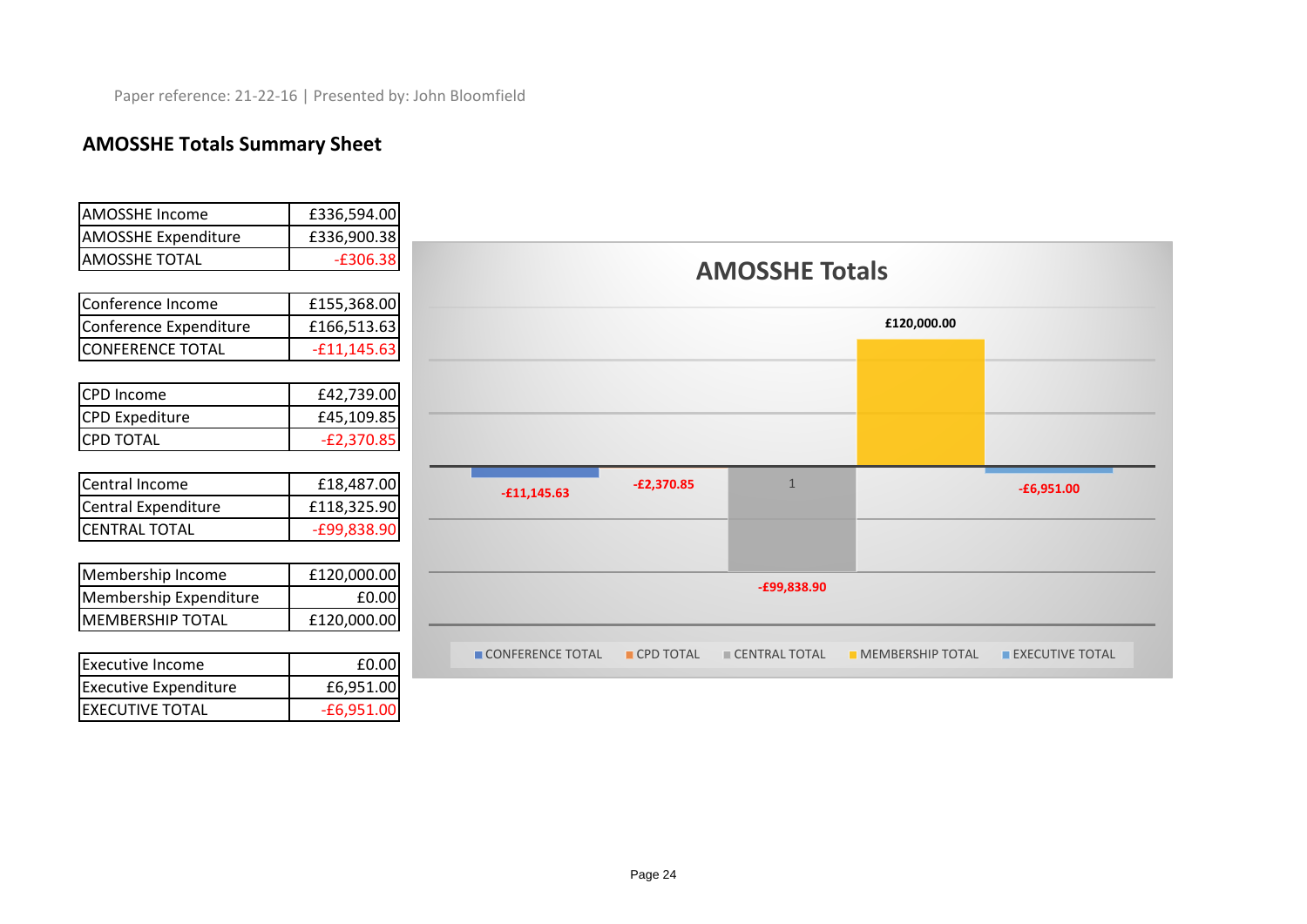### Paper reference: 21-22-16 | Presented by: John Bloomfield

| AMOSSHE    |                                                                                                                         |                          |                  |                             |                |                          |                                   |                          |                          |                          |                          |                          |                          |                                        |                                                                 |
|------------|-------------------------------------------------------------------------------------------------------------------------|--------------------------|------------------|-----------------------------|----------------|--------------------------|-----------------------------------|--------------------------|--------------------------|--------------------------|--------------------------|--------------------------|--------------------------|----------------------------------------|-----------------------------------------------------------------|
| Department | $\mathcal{L}(\mathcal{L})$ and $\mathcal{L}(\mathcal{L})$ and $\mathcal{L}(\mathcal{L})$ and $\mathcal{L}(\mathcal{L})$ |                          |                  |                             |                |                          |                                   |                          |                          |                          |                          |                          |                          |                                        |                                                                 |
|            | Month                                                                                                                   | $\overline{1}$           | $\overline{2}$   | $\overline{\mathbf{3}}$     | $\overline{4}$ | 5                        | 6                                 | $\overline{7}$           | 8                        | 9                        | 10                       | 11                       | 12                       |                                        |                                                                 |
| Code       | Description                                                                                                             | Aug                      | Sep              | Oct                         | Nov            | Dec                      | Jan                               | Feb                      | Mar                      | Apr                      | May                      | Jun                      | Jul                      |                                        |                                                                 |
|            | Income                                                                                                                  |                          |                  |                             |                |                          |                                   |                          |                          |                          |                          |                          |                          |                                        |                                                                 |
| 4000-4020  | Membership income                                                                                                       | 60,000                   | 40,000           | 20,000                      |                |                          |                                   |                          |                          |                          |                          | $\sim$                   | $\sim$                   | 120,000.00                             |                                                                 |
| 4100-4104  | CPD income                                                                                                              |                          |                  | 2,465                       | 1,995          | $\sim$                   | 1,170                             | 8,285                    | $\sim$                   | 6,000                    | 1,850                    | $\sim$                   | $\sim$                   | 21,765.00                              |                                                                 |
| 4200-4204  | Conference income                                                                                                       |                          |                  |                             |                |                          |                                   |                          |                          |                          | 118,923                  |                          |                          | 118,923.00                             |                                                                 |
|            | 4300 Project / research grant                                                                                           |                          | $\sim$           | $\overline{\phantom{a}}$    |                |                          |                                   |                          |                          |                          |                          | $\overline{\phantom{a}}$ |                          |                                        |                                                                 |
|            | 4400 Sponsorship Income                                                                                                 | $\sim$                   | $\sim$           | 1,198                       | 599            | 10,788                   | 19,086                            | 4,194                    | 36,445                   | 2,997                    | 599                      | $\sim$                   | $\sim$                   | 75,906.00                              |                                                                 |
|            | VAT adjustment                                                                                                          |                          |                  | $\overline{\phantom{a}}$    |                |                          |                                   |                          |                          |                          |                          |                          | $\sim$                   |                                        |                                                                 |
|            | Release of capital grant                                                                                                |                          |                  | $\overline{\phantom{a}}$    | $\sim$         |                          |                                   |                          |                          |                          |                          | $\sim$                   | $\overline{\phantom{a}}$ |                                        |                                                                 |
|            |                                                                                                                         | 60,000                   | 40,000           | 23,663                      | 2,594          | 10,788                   | 20,256                            | 12,479                   | 36,445                   | 8,997                    | 121,372                  |                          | $\sim$                   | 336,594.00                             |                                                                 |
|            | Expenditure                                                                                                             |                          |                  |                             |                |                          |                                   |                          |                          |                          |                          |                          |                          |                                        |                                                                 |
|            | <b>Staff Related Costs</b>                                                                                              |                          |                  |                             |                |                          |                                   |                          |                          |                          |                          |                          |                          |                                        |                                                                 |
|            | 6010 Permanent Staff Costs                                                                                              | 11,082                   | 11,082           | 11,082                      | 11,082         | 11,082                   | 11,082                            | 11,082                   | 11,082                   | 11,082                   | 11,082                   | 11,082                   | 11,082                   |                                        | 132,981.85 Includes pension and NI                              |
|            | 6060 Temporary Staff                                                                                                    |                          | $\sim$           | $\overline{\phantom{a}}$    | $\sim$         | $\sim$                   | $\sim$                            | $\sim$                   | $\sim$                   | $\sim$                   | 1,000                    | $\sim$                   | $\overline{\phantom{a}}$ |                                        | 1,000.00 HH temp cover with additional costs                    |
|            | 6070 Employers NI                                                                                                       | 1,219                    | 1,219            | 1,219                       | 1,219          | 1,219                    | 1,219                             | 1,219                    | 1,219                    | 1,219                    | 1,219                    | 1,219                    | 1,219                    | 14,628.00                              |                                                                 |
|            | 6080 Employers Pensions                                                                                                 | 665                      | 665              | 665                         | 665            | 665                      | 665                               | 665                      | 665                      | 665                      | 665                      | 665                      | 665                      | 7,978.91                               |                                                                 |
|            | 6090 Recruitment Expenses                                                                                               |                          | $\sim$           | $\overline{\phantom{a}}$    | $\sim$         |                          |                                   | $\sim$                   |                          |                          | $\sim$                   | $\sim$                   | $\sim$                   |                                        |                                                                 |
|            |                                                                                                                         | 12,966                   | 12,966           | 12,966                      | 12,966         | 12,966                   | 12,966                            | 12,966                   | 12,966                   | 12,966                   | 13,966                   | 12,966                   | 12,966                   | 156,588.76                             |                                                                 |
|            | <b>Other Direct Costs</b>                                                                                               |                          |                  |                             |                |                          |                                   |                          |                          |                          |                          |                          |                          |                                        |                                                                 |
|            | 7000 Marketing                                                                                                          | $\overline{a}$           | $\sim$           | $\sim$                      | $\sim$         | $\overline{\phantom{a}}$ | $\sim$                            | $\sim$                   | $\sim$                   | $\sim$                   | 3,500                    | $\sim$                   |                          | 3,500.00                               |                                                                 |
|            | 7020 Venue Hire cost                                                                                                    |                          | $\sim$           | $\overline{\phantom{a}}$    | $\sim$         | $\overline{\phantom{a}}$ |                                   | $\overline{\phantom{a}}$ | $\sim$                   | 1,260                    | 87,500                   |                          | $\sim$                   |                                        | 88,760.00 CPD and Conference venues mainly                      |
|            | 7030 Speaker Fee                                                                                                        | 695                      | $\sim$           | 704                         | $\sim$         | $\sim$                   | 504                               | 600                      | 504                      | 400                      | 2,800                    | 504                      | $\sim$                   |                                        | 6,711.00 Conference mainly but some backup for CPD events       |
|            | 7310 Conferences misc                                                                                                   |                          |                  |                             |                |                          |                                   |                          |                          |                          |                          |                          |                          |                                        |                                                                 |
|            | 7040 Website Maintenance                                                                                                |                          | 2,400            | $\overline{\phantom{a}}$    | $\sim$         | $\sim$                   |                                   | $\sim$                   |                          | $\sim$                   | $\sim$                   |                          | $\overline{\phantom{a}}$ |                                        | 2,400.00 ongoing website costs at present                       |
|            | 7060 Subscriptions                                                                                                      | 30                       | 30               | 30                          | 30             | 30                       | 30                                | 30                       | 30                       | 30                       | 30                       | 30                       | 30                       |                                        | 360.00 Times Higher subscription                                |
|            | 7070 Staff training                                                                                                     | $\overline{\phantom{a}}$ |                  |                             | $\sim$         | $\sim$                   |                                   |                          |                          | $\sim$                   |                          |                          | $\overline{\phantom{a}}$ |                                        |                                                                 |
|            | 7080 Insurance                                                                                                          |                          | 1,200            | $\overline{\phantom{a}}$    |                |                          |                                   | $\sim$                   | $\sim$                   | $\sim$                   | $\sim$                   |                          | $\overline{\phantom{a}}$ | 1,200.00                               |                                                                 |
|            |                                                                                                                         | 200                      | 200              | 200                         | 200            | 200                      | 200                               | 200                      | 200                      | 200                      | 200                      | 200                      | 200                      | 2,400.00                               |                                                                 |
|            | 7090 Telephone / mobile                                                                                                 | 100                      | 100              | 900                         | 100            | 100                      | 900                               | 100                      | 900                      | 800                      | 900                      | 900                      | 100                      |                                        |                                                                 |
|            | 7100 Travel                                                                                                             |                          |                  |                             |                |                          |                                   |                          |                          |                          |                          |                          |                          | 5,900.00                               |                                                                 |
|            | 7110 Hospitality                                                                                                        | $\sim$                   | $\sim$           | $\sim$                      | $\sim$         | $\sim$                   | ÷                                 | $\sim$                   | $\sim$                   | $\overline{\phantom{a}}$ | 2,500                    | $\sim$                   | $\overline{\phantom{a}}$ | 2,500.00                               |                                                                 |
|            | 7130 Subsistence                                                                                                        | 10                       | 10               | 10                          | $10\,$         | 10                       | 10                                | 10                       | 10                       | 10                       | 610                      | $10\,$                   | 10                       | 720.00                                 |                                                                 |
|            | 7140 Refreshments                                                                                                       | $\sim$<br>$\sim$         | $\sim$           | 120                         | $\sim$         | $\sim$                   | 120                               | $\sim$                   | 120                      | $\sim$                   | 2,968                    | 120                      | $\overline{\phantom{a}}$ | 3,448.00                               |                                                                 |
|            | 7150 Printing                                                                                                           | ÷                        | $\sim$<br>$\sim$ | $\sim$<br>÷                 | $\sim$<br>÷    | $\sim$<br>$\sim$         | $\sim$<br>÷                       | $\sim$<br>÷              | $\sim$<br>$\mathbf{r}$   | $\sim$                   | $\sim$                   | $\sim$<br>$\mathcal{L}$  | $\sim$                   |                                        |                                                                 |
|            | 7160 Postage and Carriage                                                                                               |                          |                  |                             |                |                          |                                   |                          |                          |                          | 300                      |                          | $\sim$                   | 300.00                                 |                                                                 |
|            | 7180 Stationary                                                                                                         | ÷                        | $\sim$           | $\overline{\phantom{a}}$    | $\sim$         | $\sim$                   | ÷                                 | $\sim$                   | $\sim$                   | $\sim$                   | $\sim$                   |                          |                          |                                        |                                                                 |
|            | 7190 Accounting Fee                                                                                                     | 84                       | 1.800            | 84                          | 84             | 2.300                    | 84                                | 84                       | 1.800                    | 84                       | 84                       | 3.500                    | 84                       | 10,072.00                              |                                                                 |
|            | 7200 Consultancy fee                                                                                                    |                          |                  | 1,500                       |                |                          |                                   |                          |                          |                          |                          |                          |                          | 1,500.00                               |                                                                 |
|            | 7210 Tenancy costs                                                                                                      | 3,410                    | 4,080            | 37                          | 37             | 4,080                    | 37                                | 37                       | 4,080                    | 37                       | 37                       | 4,080                    | 37                       |                                        | 19,989.62 Includes rent, business rates, cleaning and broadband |
|            | 7220 Equipment Hire                                                                                                     |                          |                  | $\mathcal{L}_{\mathcal{A}}$ |                |                          |                                   |                          |                          | $\sim$                   | 7,300                    |                          |                          |                                        | 7,300.00 AV costs mainly                                        |
|            | 7230 Minor Equipment / Software purchases                                                                               | 400                      | 400              | 620                         | 620            | 620                      | 620                               | 620                      | 400                      | 620                      | 620                      | 400                      | 400                      |                                        | 6,340.00 Office 365, Xero, IT support, online storage           |
|            | 7300 Miscellaneous/Contingency                                                                                          | 560                      | $\sim$           | 293                         | 283            | 283                      | 283                               | 313                      | $\sim$                   | 500                      | 6,572                    | $\sim$                   | $\sim$                   |                                        | 9,085.00 Contingency for all CPD and conferences                |
|            | 9000 Bank Interest Paid                                                                                                 |                          | $\sim$           |                             | $\sim$         |                          |                                   |                          | $\sim$                   |                          |                          |                          |                          |                                        |                                                                 |
|            | 7500 Bank Charges and Stripe bank fees                                                                                  | 100                      | 100              | 100                         | 100            | 100                      | 100                               | 100                      | 100                      | 100                      | 100                      | 100                      | 100                      | 1,200.00                               |                                                                 |
|            | International engagement costs                                                                                          | $\sim$                   | $\sim$           | $\sim$                      | $\sim$         | $\sim$                   | $\sim$                            | $\sim$                   | $\overline{\phantom{a}}$ | $\sim$                   | $\sim$                   | 3,000                    | $\sim$                   |                                        | 3,000.00 NASPA budget for this year                             |
|            | VAT non-allowable                                                                                                       | 5,589                    | 10,320           | 4,598                       | 1,464          | 7,723                    | 2,888                             | 2,094                    | 8,144                    | 4,041                    | 116,021                  | 12,844                   | 961                      | $\overline{\phantom{a}}$<br>176,685.62 | venue hire VAT                                                  |
|            |                                                                                                                         |                          |                  |                             |                |                          |                                   |                          |                          |                          |                          |                          |                          |                                        |                                                                 |
|            | Depreciation                                                                                                            |                          |                  |                             |                |                          |                                   |                          |                          |                          |                          |                          |                          |                                        |                                                                 |
|            | 41 Fixture and Fitting Depn                                                                                             |                          | $\sim$           | $\overline{\phantom{a}}$    | $\sim$         | $\sim$                   | $\sim$                            | $\overline{\phantom{a}}$ | $\sim$                   | $\sim$                   | $\overline{\phantom{a}}$ | $\sim$                   | 265                      | 265.00                                 |                                                                 |
|            | 31 Office Equipment Depn                                                                                                |                          | $\sim$           | $\overline{\phantom{a}}$    | $\sim$         | $\sim$                   | $\mathcal{L}$                     | ÷.                       | $\sim$                   | $\sim$                   | $\sim$                   | $\mathcal{L}$            | 3,361                    | 3,361.00                               |                                                                 |
|            |                                                                                                                         | $\overline{\phantom{a}}$ | $\sim$           | $\overline{\phantom{a}}$    | $\sim$         | $\overline{\phantom{a}}$ | $\overline{\phantom{a}}$          | $\blacksquare$           | $\overline{\phantom{a}}$ | $\overline{\phantom{a}}$ | $\overline{\phantom{a}}$ | $\overline{\phantom{a}}$ | 3,626                    | 3,626.00                               |                                                                 |
|            | <b>Total Expenditure</b>                                                                                                | 18,555                   | 23,286           | 17,563                      | 14,429         | 20,688                   | 15,853                            | 15,059                   | 21,110                   | 17,007                   | 129,987                  | 25,810                   | 17,553                   | 336,900.38                             |                                                                 |
|            | <b>Net Surplus/(Deficit)</b>                                                                                            | 41,445                   | 16,714           | $6,100 -$                   | 11,835         | 9,900                    | 4,403<br>$\overline{\phantom{a}}$ | 2,580                    | 15,335                   | 8,010                    | $8,615 -$                |                          | 25,810 - 17,553 -        |                                        | 306.38 TOTAL<br>Projected save on contigency (50%)              |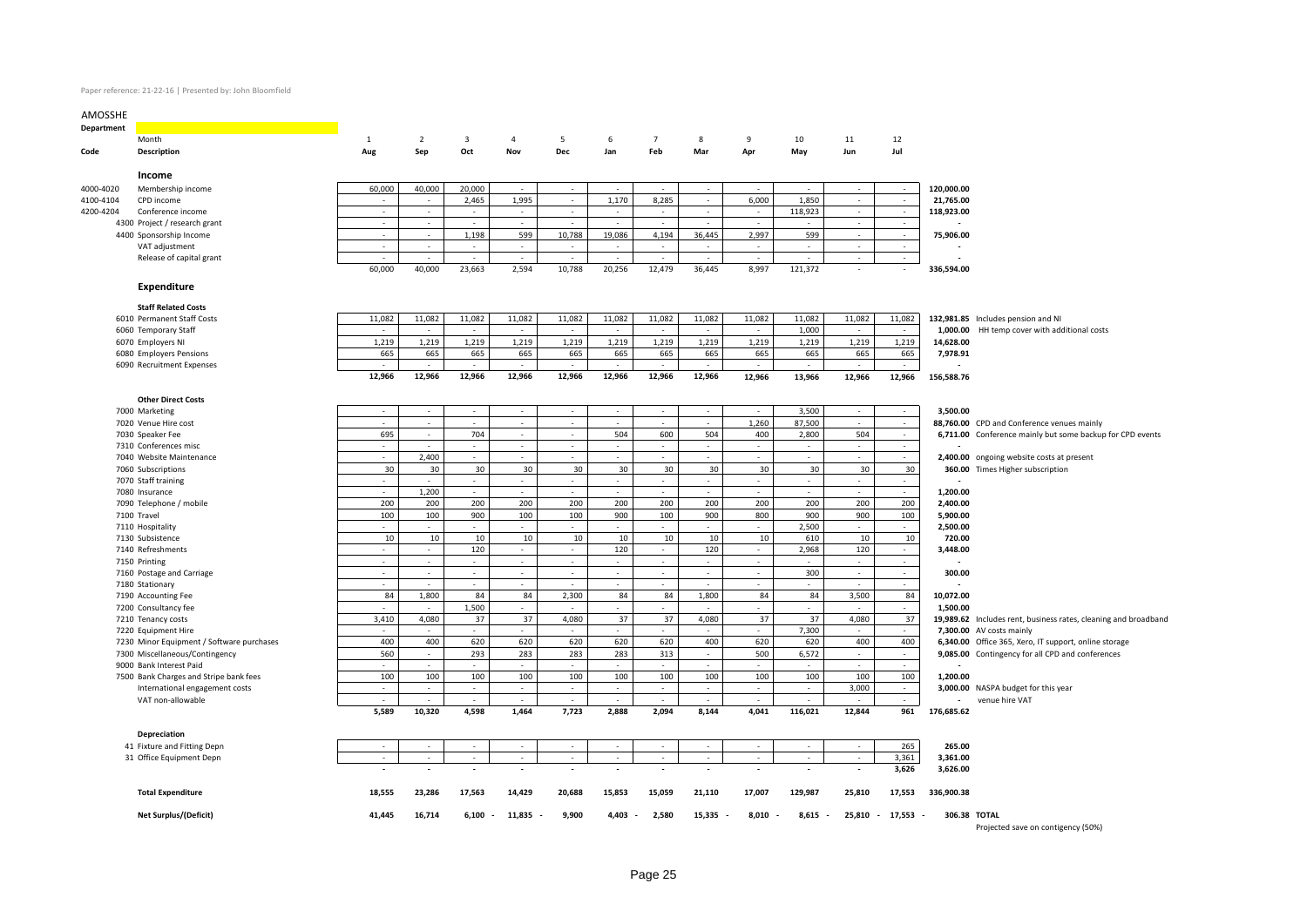#### **- 306.38** TOTAL Corporation tax

#### **- 306.38 TOTAL AMOSSHE**

### **AMOSSHE Reserves position 2020-21**

Updated 06/10/2021

| Staffing                                       | £ | 156,588.76 |
|------------------------------------------------|---|------------|
| Website maintenance                            | f | 2.400.00   |
| Insurance                                      | f | 1.200.00   |
| Telephone                                      | f | 2.400.00   |
| Accounting fee                                 | f | 10.072.00  |
| <b>Bank charges</b>                            | £ | 1.200.00   |
| Tenancy                                        | f | 19.989.62  |
| IT support                                     | f | 2.000.00   |
| <b>TOTAL</b>                                   | £ | 195.850.38 |
|                                                |   |            |
| Current reserves                               | £ | 200.991.46 |
| Cost per month (average)                       | f | 16.320.87  |
| Calculated reserves (months)                   |   | 12.3       |
| Remaining reserves, 6 mths contingency removed | f | 103.066.27 |